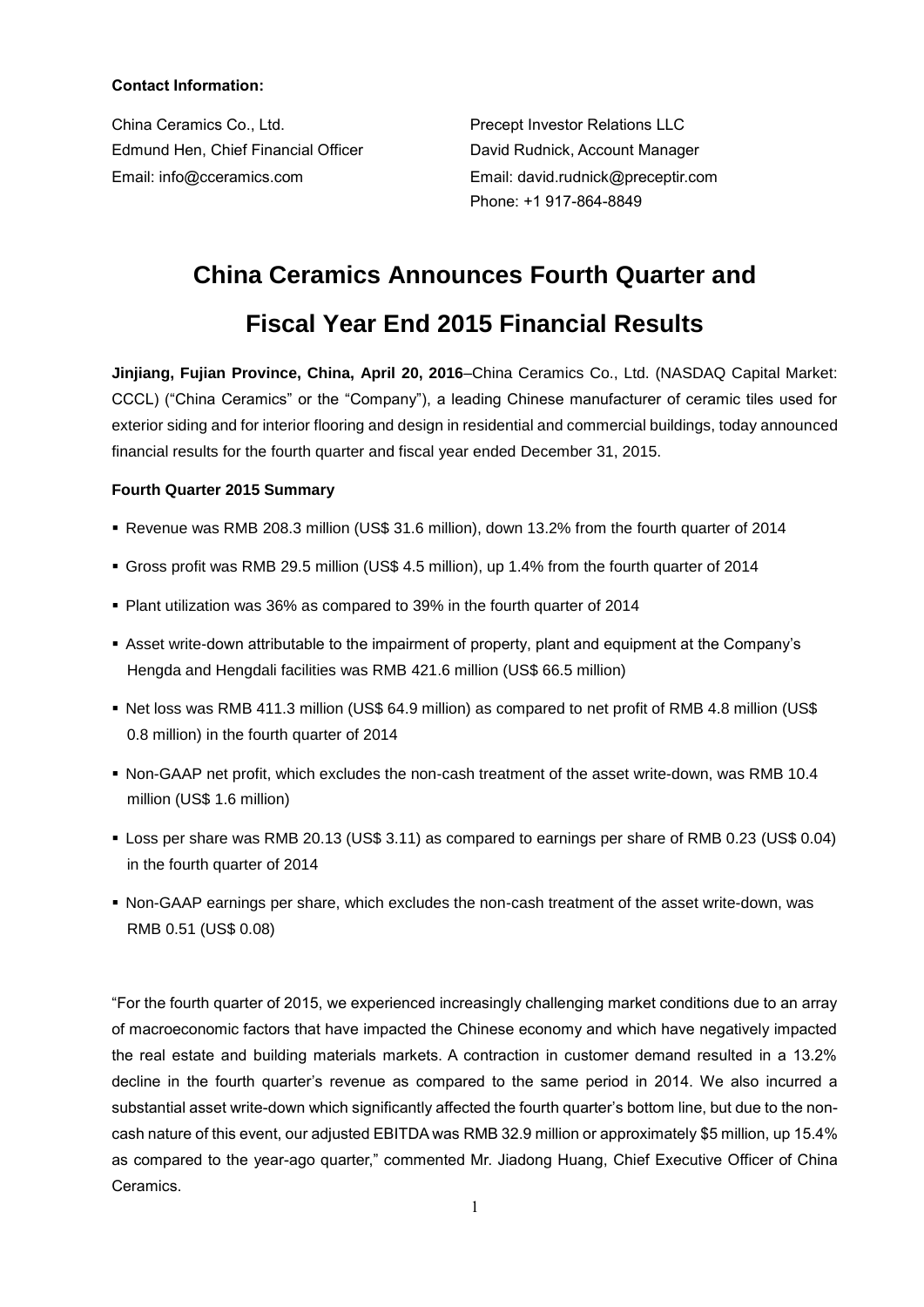"We continue to differentiate ourselves from our competitors with new products and are excited about the addition of glazed brick ceramic tiles to our product portfolio as it is a highly effective solution for high-rise apartment buildings and housing projects. This new production line at our Hengdali facility is capable of producing customized roofing tiles according to customer specifications and following extensive testing in the first quarter of 2016, we expect full production to begin in the second quarter of 2016."

"During the fourth quarter, we utilized production facilities capable of producing 26 million square meters of ceramic tiles per year out of a total annual production capacity of 72 million square meters. Although we have a substantial amount of capacity available for utilization, in the near-term we do not have plans to bring additional capacity online as we are currently experiencing a contraction in demand for our products."

"For the full year 2015, our revenue was down 2% but our gross profit rose by over 20% due to operating efficiencies. Our adjusted EBITDA, which excluded the fourth quarter's non-cash asset write-down, was RMB 154.5 million or approximately US\$ 23 million. We also repaid approximately US \$ 7 million in shortterm debt during the fourth quarter due to a tightening of credit across China."

"Looking ahead to 2016, we believe that the operating environment will continue to be challenging. However, we are confident that we can weather the current market volatility and leverage our market position to maintain our existing customers as well as win new customers. We expect a consolidation trend among larger property developers which would benefit the company since our manufacturing scale and infrastructure enable us to effectively service these large enterprises. In the long-term, we believe that real estate is a key sector of China's economy that will continue to draw investment and that the urbanization and economic trends underlying the growth in China's real estate sectors are sustainable," concluded Mr. Huang.

#### **Fourth Quarter 2015 Results**

**Revenue** for the fourth quarter ended December 31, 2015 was RMB 208.3 million (US\$ 31.6 million), a decrease of 13.2% from RMB 240.1 million (US\$ 38.7 million) for the fourth quarter ended December 31, 2014. The year-over-year decrease in revenue was due to a 13.0% decrease in sales volume to 6.7 million square meters of ceramic tiles in the fourth quarter of 2015 from 7.7 million square meters in the fourth quarter of 2014 slightly offset by the 0.3% increase in average selling price in the fourth quarter of 2015 to RMB 31.2 (US\$ 4.1) as compared to RMB 31.1 for the fourth quarter of 2014.

**Gross profit** for the fourth quarter ended December 31, 2015 was RMB 29.5 million (US\$ 4.5 million), an increase of 1.4% as compared to a gross profit of RMB 29.1 million (US\$ 4.7 million) for the fourth quarter of 2014. The gross profit margin was 14.2% for the fourth quarter ended December 31, 2015 as compared to a gross profit margin of 12.1% for the fourth quarter of 2014. The 210 basis point increase in gross profit margin was primarily driven by adjusting production and achieving better control of labor costs.

**Selling and distribution expenses** for the fourth quarter ended December 31, 2015 were RMB 6.0 million (US\$ 0.9 million), up 100.0% from RMB 3.0 million (US\$ 0.5 million) in the fourth quarter of 2014. The yearover-year increase in selling and distribution expenses was primarily due to the RMB 3.2 million (US\$ 0.5 million) increase in advertisement expenses.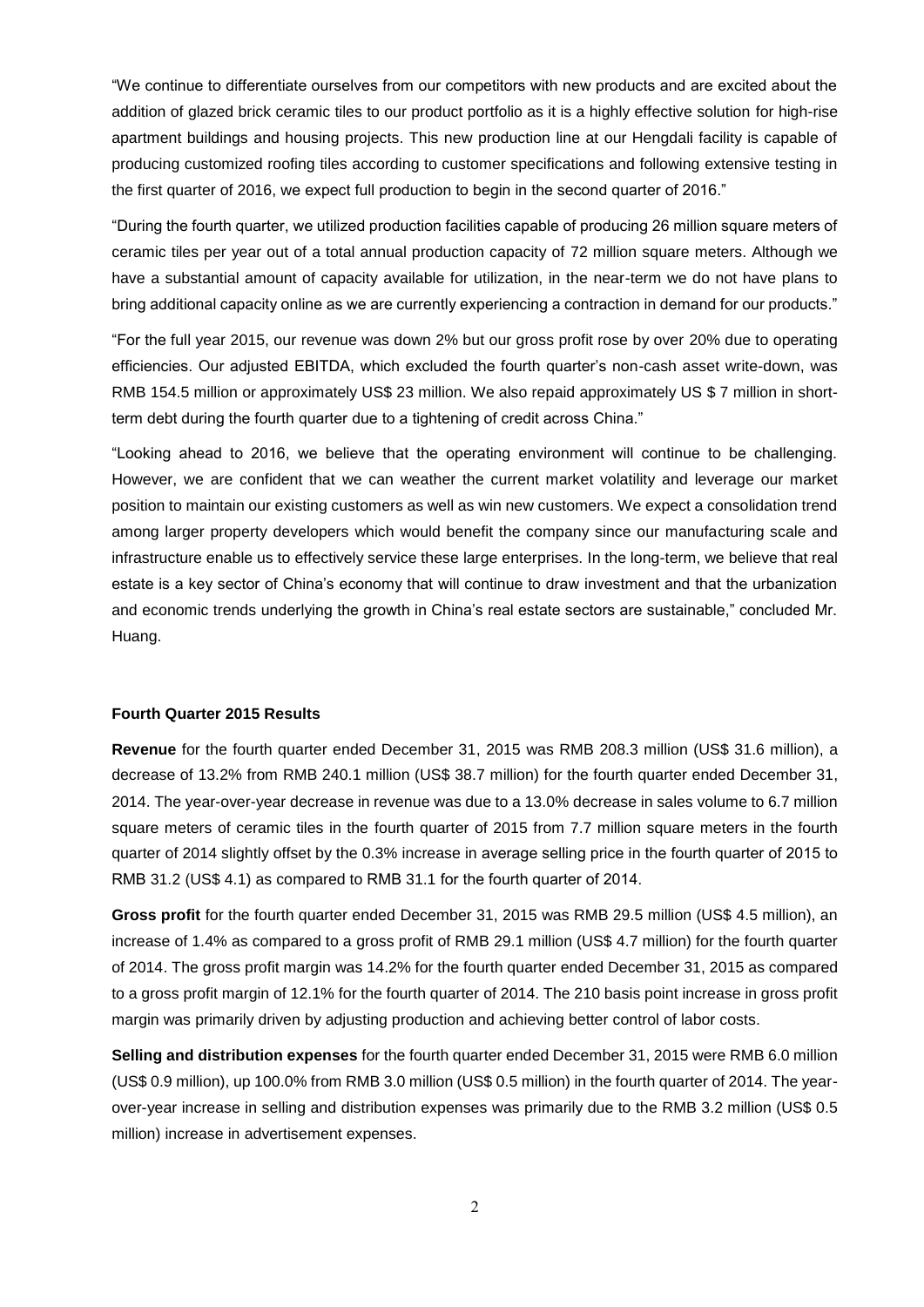**Other expenses** for the fourth quarter ended December 31, 2015 was RMB 1.6 million (US\$ 0.2 million), as compared to RMB 6.0 million (US\$ 1.0 million) for the fourth quarter of 2014. The year-over-year decrease in other expenses was mainly due to the provision for the settlement of litigation of RMB 5.3 million (US\$ 0.9 million) in the fourth quarter of 2014.

**Loss from operations before taxation** for the fourth quarter ended December 31, 2015 was RMB 406.5 million (US\$ 64.2 million), as compared to a profit from operations before taxation of RMB 10.1 million (US\$ 1.6 million) for the fourth quarter of 2014. The year-over-year decrease in profit from operations was attributable to the impairment of non-current assets of RMB 421.6 million (US\$ 66.5 million) in the fourth quarter of 2015. On a non-GAAP basis, profit from operations before taxation for the current quarter was RMB 15.1 million (US\$ 2.3 million), which excludes the non-cash fair value loss on the impairment of noncurrent assets for the fourth quarter of 2015, as compared to RMB 10.1 million (US\$ 1.6 million) in the fourth quarter 2014, which reflects the deduction of expenses due to the provision for the settlement of litigation of RMB 5.3 million (US\$ 0.9 million).

**Net loss** for the fourth quarter ended December 31, 2015 was RMB 411.3 million (US\$ 64.9 million), as compared to a net profit of RMB 4.8 million (US\$ 0.8 million) for the comparable period of 2014. The yearover-year decrease in net profit was attributable to the impairment of non-current assets of RMB 421.6 million (US\$ 66.5 million) in the fourth quarter of 2015. On a non-GAAP basis, net profit was RMB 10.4 million (US\$ 1.6 million) in the current quarter, which excludes the non-cash fair value loss on the impairment of non-current assets for the fourth quarter of 2015, as compared to RMB 4.8 million (US\$ 0.8 million) in the fourth quarter 2014, which reflects the deduction of expenses due to the provision for the settlement of litigation of RMB 5.3 million (US\$ 0.9 million).

**Loss per fully diluted share** was RMB 20.13 (US\$ 3.11) for the fourth quarter ended December 31, 2015 as compared to RMB 0.23 (US\$ 0.04) for the fourth quarter of 2014. The year-over-year decrease in earnings per share was attributable to the impairment of non-current assets of RMB 421.6 million (US\$ 66.5 million) in the fourth quarter of 2015. Non-GAAP earnings per fully diluted share for the current quarter was RMB 0.51 (US\$ 0.08), which excludes the non-cash fair value loss on the impairment of non-current assets for the fourth quarter of 2015. Per share calculations for the fourth quarters of 2015 and 2014 were computed using 20.4 million shares.

**EBITDA** for the fourth quarter ended December 31, 2015 was negative RMB 388.7 million (US\$ 61.5 million). On an adjusted basis, EBITDA for the current quarter was RMB 32.9 million (\$5.0 million), which excludes the non-cash RMB 421.6 million (US\$ 66.5 million) fair value loss on the impairment of non-current assets for the fourth quarter of 2015. This represents an increase of 15.4% as compared to RMB 28.5 million (US\$ 4.6 million) in the fourth quarter 2014.

## **Full Year 2015 Results**

Revenue for the year ended December 31, 2015 was RMB 1,017.1 million (US\$ 160.4 million), a decrease of 2.0% as compared to RMB 1,037.7 million (US\$ 167.2 million) for the year ended December 31, 2014. Gross profit was RMB 125.4 million (US\$ 19.8 million), up 20.1% from RMB 104.4 million (US\$ 16.8 million) for the year ended December 31, 2014. Gross margin was 12.3% compared to 10.1% for the full year 2014. Selling expenses were RMB 14.2 million (US\$ 2.2 million), compared to RMB 14.3 million (US\$ 2.3 million)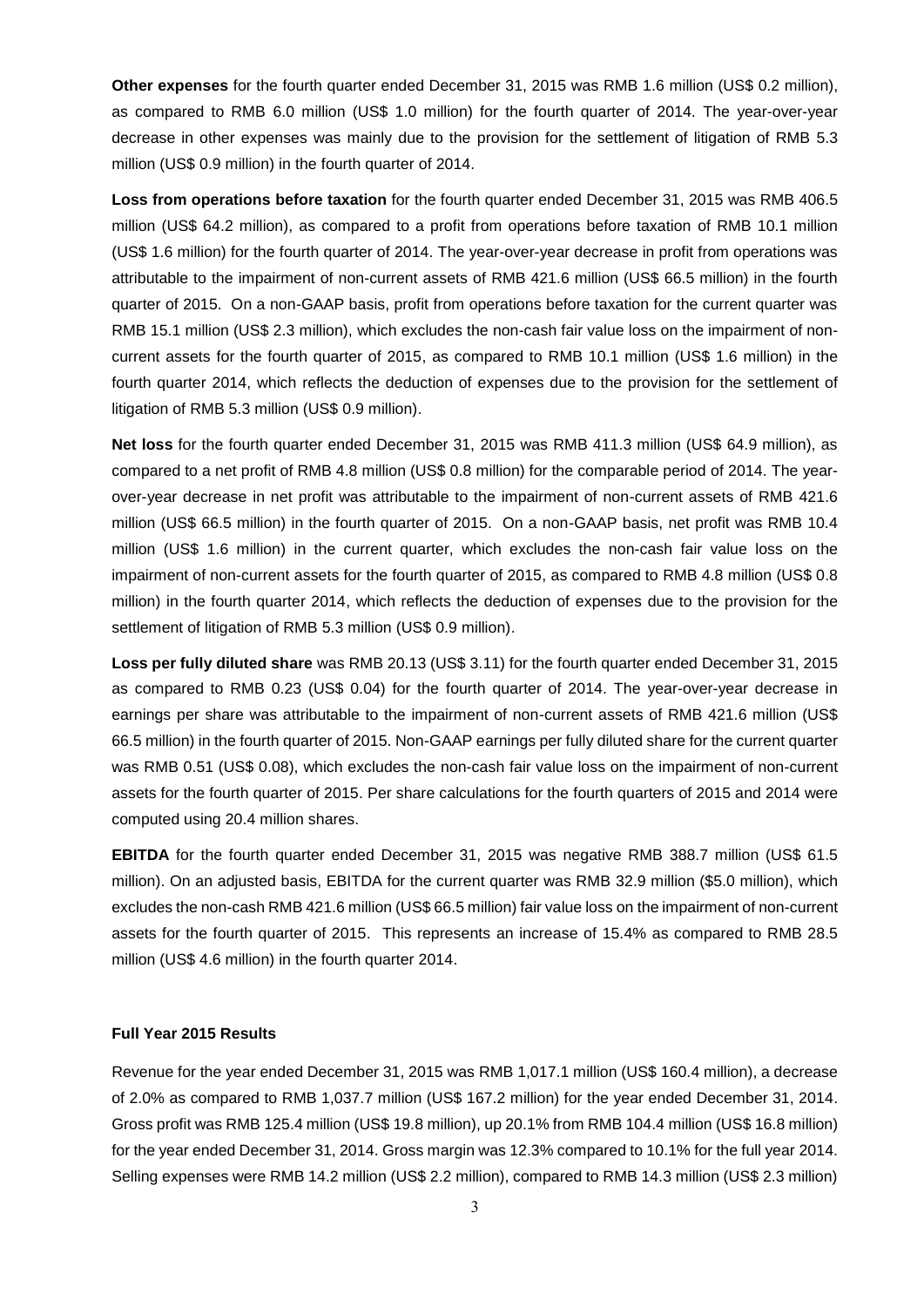in the same period of 2014. Administrative expenses were RMB 21.9 million (US\$ 3.5 million), compared to RMB 29.5 million (US\$ 4.8 million) for the same period of 2014. The realized and unrealized fair value loss on derivative financial instruments was nil, compared to RMB 59.5 million (US\$ 9.6 million) for the same period of 2014. Other expenses were RMB 3.6 million (US\$ 0.6 million), compared to RMB 10.9 million (US\$ 1.8 million) in the same period of 2014. Net loss for the year ended December 31, 2015 was RMB 362.4 million (US\$ 57.2 million), compared to a net loss of RMB 30.4 million (US\$ 4.9 million) for the same period of 2014. On a non-GAAP basis, net profit for fiscal 2015 was RMB 59.2 million (US\$ 9.3 million) for the year ended December 31, 2015, which excludes the non-cash RMB 421.6 million (US\$ 66.5 million) fair value loss on the impairment of non-current assets for the fourth quarter ended December 31, 2015, as compared to net profit of RMB 29.2 million (US\$ 4.7 million) for fiscal year 2014, which excludes the RMB 59.5 million (US\$ 9.6 million) of realized and unrealized fair value loss on derivative financial instruments incurred in the first quarter of 2014. Loss per fully diluted share were RMB 17.74 (US\$ 2.74) for the year ended December 31, 2015 and loss per fully diluted share was RMB 1.49 (US\$ 0.24) in the same period of 2014. On a non-GAAP basis, earnings per fully diluted share were RMB 2.90 (US \$0.46) for the year ended December 31, 2015, which excludes the non-cash RMB 421.6 million (US\$ 66.5 million) fair value loss on the impairment of non-current assets for the fourth quarter, as compared to earnings per fully diluted share of RMB 1.43 (US\$ 0.23) for fiscal year 2014, which excludes the RMB 59.5 million (US\$ 9.6 million) of realized and unrealized fair value loss on derivative financial instruments incurred in the first quarter of 2014. Earnings/loss per fully diluted share for the year 2015 and 2014 were computed using 20.4 million shares.

## **Fiscal Year End 2015 Statements of Selected Financial Position Items**

- Cash and bank balances were RMB 0.5 million (US\$ 0.08 million) as of December 31, 2015, compared with RMB 61.2 million (US\$ 9.9 million) as of December 31, 2014. The decrease in cash and bank balances was primarily the result of: (i) the net repayment of RMB 46.0 million (US\$ 7.1 million) in short term loans; and (ii) an increase in the effect of foreign exchange rate of RMB 1.8 million (US\$ 0.3 million).
- Short-term bank borrowings were RMB 40.1 million (US\$ 6.2 million) as of December 31, 2015, compared with RMB 84.7 million (US\$ 13.7 million) as of December 31, 2014. The decrease was primarily due to the net repayment of short-term bank borrowings of RMB 46.0 million (US\$ 7.1 million) during 2015.
- Inventory turnover was 131 days as of December 31, 2015 compared with 125 days as of December 31, 2014.
- Trade receivables turnover, net of value added tax, was 163 days as of December 31, 2015 compared with 156 days as of December 31, 2014. Prior to 2012, we typically offered a credit period of 90 days to our distributors but extended it to 150 days at the end of 2012 to address funding pressures on distributors associated with the challenging real estate market conditions in China. We extended the credit period from 90 days to 120 days to direct company accounts at the end of 2014. The currently challenging economic environment has prompted us to offer extended credit terms to certain customers resulting in a higher trade receivables turnover figure than normal.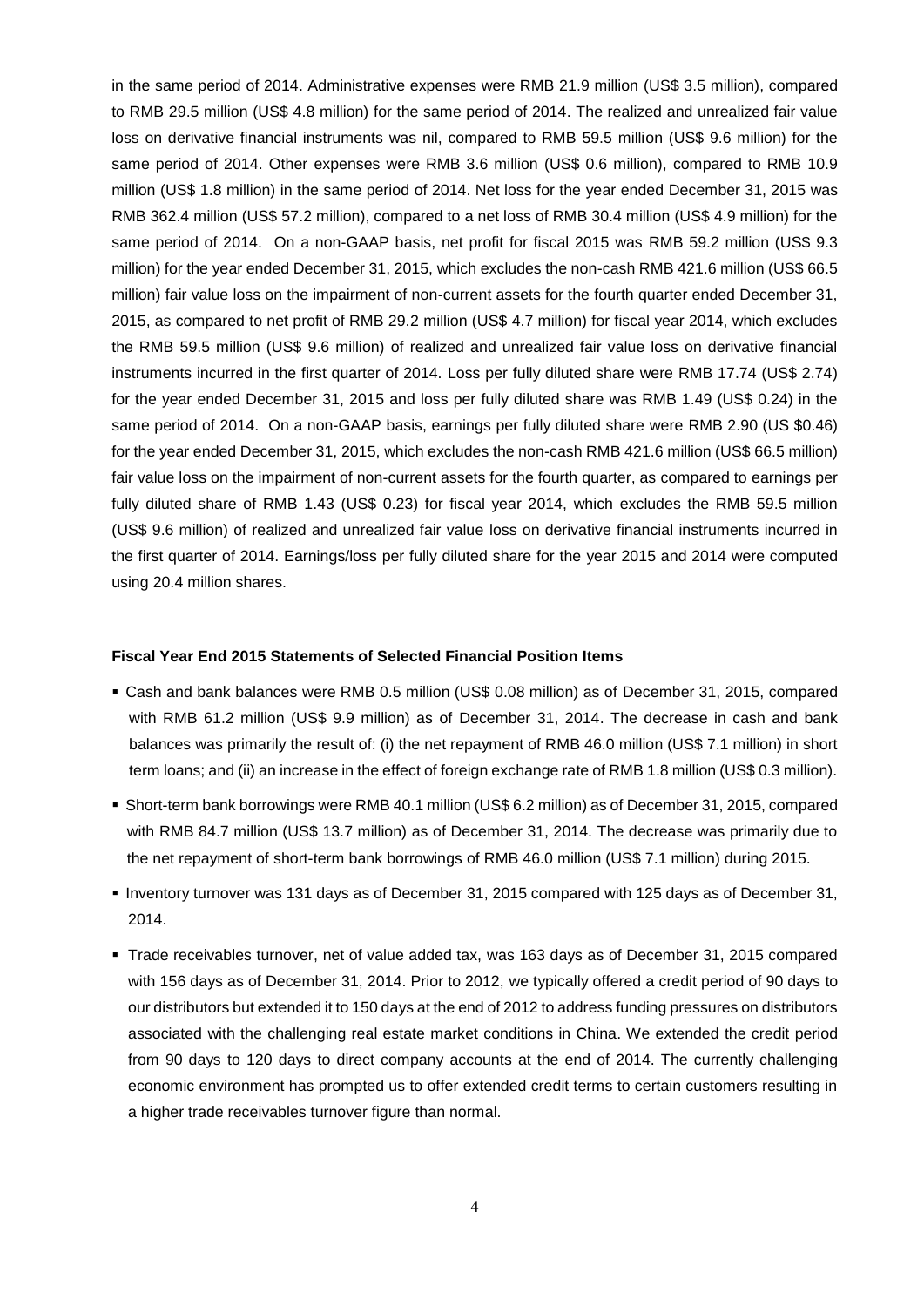Trade payables turnover, net of value added tax, was 70 days as of December 31, 2015 compared with 75 days as of December 31, 2014. The average turnover days were within the normal credit period of one to four months granted by our suppliers.

#### **Liquidity and Capital Resources**

**Cash flow used in operating activities** was RMB 26.7 million (US\$ 4.1 million) for the quarter ended December 31, 2015, compared to cash flow used in operating activities of RMB 2.3 million (US\$ 0.4 million) in the same period in 2014. The year-over-year change of RMB 24.4 million (US\$ 3.9 million) was mainly caused by: (i) non-GAAP profit before taxation of RMB 15.1 million (US\$ 2.3 million) for the quarter ended December 31, 2015, which excludes the non-cash RMB 421.6 million (US\$ 66.5 million) fair value loss on the impairment of non-current assets incurred in the quarter ended December 31, 2015, compared to a profit before taxation of RMB 10.1 million (US\$ 1.6 million) for the same period last year; (ii) an increase in the write down of inventories of RMB 12.2 million (US\$ 1.9 million) for the quarter ended December 31, 2015, compared to the write down of inventories of RMB 3.3 million (US\$ 0.5 million) in the same period last year; (iii) an increase in foreign exchange loss of RMB 1.7 million (US\$ 0.3 million) for the quarter ended December 31, 2015, compared to an increase in foreign exchange gain of RMB 0.02 million (US\$ 0.003) in the same period last year; (iv) an increase in inventories of RMB 3.2 million (US\$ 0.5 million) for the quarter ended December 31, 2015, compared to a decrease in inventories of RMB 27.1 million (US\$ 4.4 million) in the same period last year; (v) a decrease in trade receivables of RMB 90.4 million (US\$ 14.0 million) for the quarter ended December 31, 2015, compared to a decrease in trade receivables of RMB 44.5 million (US\$ 7.2 million) in the same period last year; (vi) an increase in other receivables and prepayments of RMB 10.5 million (US\$ 1.6 million) for the quarter ended December 31, 2015, compared to an increase in other receivables and prepayments of RMB 0.6 million (US\$ 0.1 million) in the same period last year; (vii) a decrease in trade payables of RMB 103.5 million (US\$ 16.0 million) for the quarter ended December 31, 2015, compared to a decrease in trade payables of RMB 106.6 million (US\$ 17.2 million) in the same period last year; (viii) a decrease in accrued liabilities, other payables and amounts owed to related parties of RMB 37.6 million (US\$ 5.8 million) for the quarter ended December 31, 2015, compared to an increase in accrued liabilities, other payables and amounts owed to related parties of RMB 9.3 million (US\$ 1.5 million) in the same period last year; and (ix) an increase in income tax paid of RMB 8.7 million (US\$ 1.3 million) for the quarter ended December 31, 2015, compared to an increase in income tax paid of RMB 6.6 million (US\$ 1.1 million) in the same period last year.

**Cash flow used in investing activities** in the quarter ended December 31, 2015 was RMB 154.9 million (US\$ 23.9 million), compared to cash flow generated from investing activities of RMB 0.04 million (US\$ 0.01 million) in the same period of 2014. The year-over-year change of RMB 154.9 million (US\$ 23.9 million) was mainly caused by: (i) an increase in the acquisition of property, plant and equipment of RMB 142.2 million (US\$ 22.0 million) for the quarter ended December 31, 2015, compared to an increase in the acquisition of property, plant and equipment of nil in the same period last year; and (ii) an increase in restricted cash of RMB 12.8 million (US\$ 2.0 million) for the quarter ended December 31, 2015, compared to an increase in restricted cash of nil in the same period last year.

**Cash flow used in financing activities** was RMB 46.0 million (US\$ 7.1 million) in the quarter ended December 31, 2015, compared to nil for the same period 2014. The year-over-year change of RMB 46.0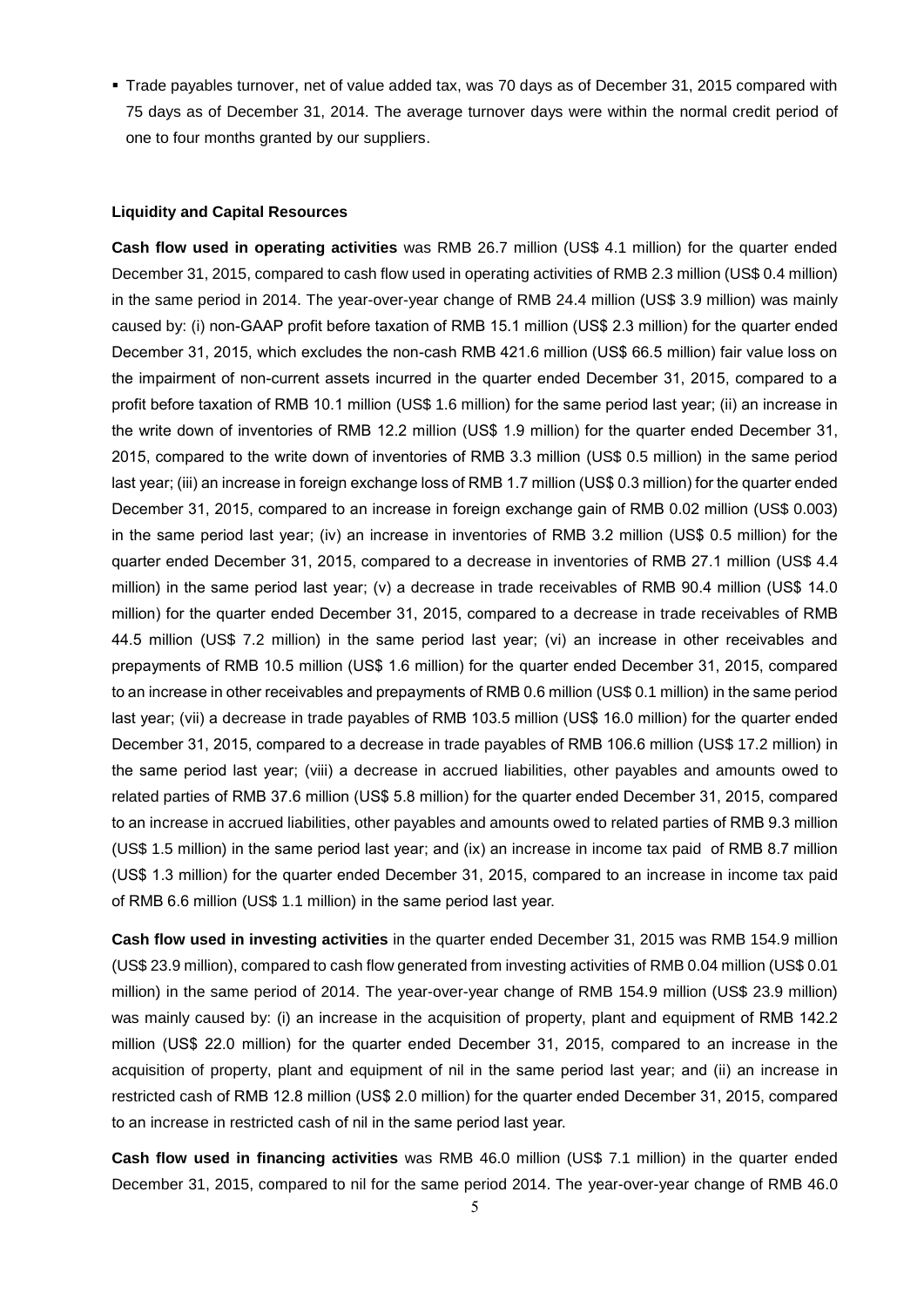million (US\$ 7.1 million) was mainly caused by: (i) a decrease in proceeds from short-term loans of RMB 13.8 million (US\$ 2.1 million) for the quarter ended December 31, 2015, compared to proceeds from shortterm loans of RMB 22.1 million (US\$ 3.6 million) in the same period last year; and (ii) an increase in repayment of short-term loans of RMB 59.8 million (US\$ 9.2 million) for the quarter ended December 31, 2015, compared to the repayment of short-term loans of RMB 22.1 million (US\$ 3.6 million) in the same period last year.

#### **Plant Capacity and Capital Expenditures Update**

For the fourth quarter of 2015, we utilized plant capacity capable of producing 26 million square meters of ceramic tiles annually out of a total annual production capacity of 72 million square meters. This represents a 7.1% decrease of plant capacity utilization as compared to that which was utilized in the fourth quarter of 2014 when we utilized plant capacity capable of producing 28 million square meters of ceramic tiles annually.

For 2015, we utilized plant capacity capable of producing 33 million square meters of ceramic tiles annually out of a total annual production capacity of 72 million square meters. This represents a 17.9% increase of plant capacity utilization as compared to that which was utilized in 2014 when we utilized plant capacity capable of producing 28 million square meters of ceramic tiles annually.

Our Hengda facility has an annual production capacity of 42 million square meters of ceramic tiles and we utilized annual capacity capable of producing 21 million square meters of ceramic tiles in 2015. Our Hengdali facility has an annual production capacity of 30 million square meters and we utilized annual capacity capable of producing 12 million square meters of ceramic tiles in 2015. We will bring our unused production capacity online as customer demand dictates and when there are further signs of improvement in China's real estate and construction sector.

In terms of our capital expenditures, in the third quarter of 2015, we began renovating the showroom in our Hengda facility (the Hengda Exhibition Hall) that is a valuable resource for the marketing and promotion of our extensive line of building material products. We believe that upgrading this showroom will enable us to continue to secure significant new contracts for our products, especially from larger property developers. Capital expenditures for the new renovations to the Hengda Exhibition Hall were RMB 3.9 million (US\$ 0.6 million) in the third quarter of 2015 and RMB 6.6 million (US\$ 1.0 million) in the fourth quarter of 2015, with no unpaid balances as of December 31, 2015. The total cost of the renovations, which were completed in the fourth quarter, was RMB 10.5 million (US\$ 1.6 million).

We also constructed a new production line to manufacture glazed brick ceramic tiles in our Hengdali facility, which we believe will be an attractive addition to our current product portfolio. This new product is engineered to be competitively-priced and a highly effective roofing solution for both high rise apartment buildings and housing projects, and it complements our existing ceramic tile building siding products. Capital expenditures for the new line were RMB 18.6 million (US\$ 2.9 million) in the third quarter of 2015 and RMB 130.1 million (US\$ 20.1 million) in the fourth quarter of 2015, with no unpaid balances as of December 31, 2015. The total cost of the new production line was RMB 148.7 million (US\$ 23.0 million).

## **Business Outlook**

In the fourth quarter of 2015, the Company experienced a substantial decline in business activity as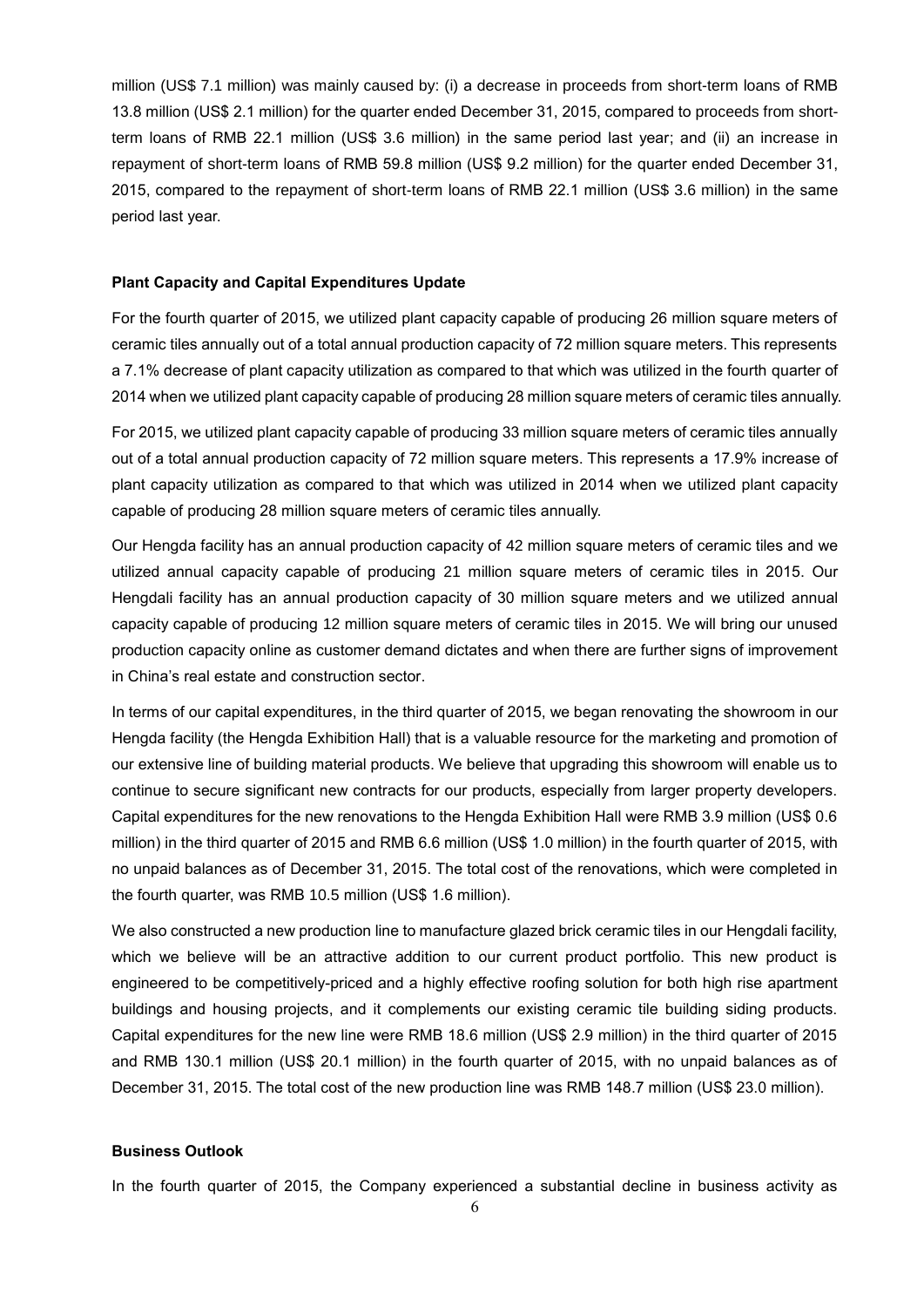compared to the fourth quarter of 2014. The Company's sales volume of 6.7 million square meters represents a 13.0% reduction in sales volume from the 7.7 million square meters recorded in the fourth quarter of 2014. This was the lowest level of sales volume attained since the first quarter of 2013, when a difficult business environment caused a decline in sales volume, and pricing pressure on the Company's products impelled us to institute price cuts in order to maintain market share. The Company attributes the currently challenging conditions to lower economic growth in China which has affected the real estate and construction sectors, and which has resulted in a contraction in investment and new housing projects by property developers. The fourth quarter's average selling price rose 0.3% as compared to the fourth quarter of 2014 which reflects the Company having retained its pricing power, as the fourth quarter's increase represents eight consecutive quarters of period over year-ago period increases in average selling price.

We typically receive orders from customers two months in advance of production on a rolling basis. We enter into dealership agreements with customers and a sales or purchase contract each time a customer places an order. As previously disclosed, our backlog, which represents approximately the next two months of revenue as of the end of the fourth quarter, was RMB 66.8 million (US\$ 10.3 million). This compares to a backlog of approximately RMB 137.0 million as of December 31, 2014, a year-over-year decrease of 51.2%. Further, since July 2014, due to an increase in our production costs (primarily caused by the use of relatively more expensive natural gas instead of coal at the Hengda facility due to government regulations intended to reduce pollution), we have increased the selling prices of all products by an average of approximately 5% in order to maintain our gross margin. We note that the second and third calendar quarters have been the peak season of the property development industry and, therefore, our quarterly sales are usually highest from May to September compared to the rest of the year. We have lower sales between the months of January and March due to the effects of cold weather and the PRC Spring Festival.

Looking ahead to 2016, we expect very challenging conditions in the short-term, but slowly improving market conditions as the year progresses. We believe that the real estate and the construction and building materials sectors continue to be vital to sustaining China's economic growth as it is estimated to comprise between 15% and 20% of China's gross domestic product. The Chinese government has adopted an array of policies to stimulate the real estate sector which includes cutting benchmark interest rates five times last year, a lowering of the reserve requirement ratio for banks, lower first home down payment ratios and a cut in the minimum capital ratio for fixed asset investments which would help property developers.

In early February of 2016, the Central Bank cut the minimum mortgage down payment for first-time buyers from 25% to 20% as a way to increase sales in third and fourth tier cities where inventories of unsold housing remain are at record levels. This is the third lowering of minimum mortgage down payment over the last year where each one has led to an increase in new home purchases. In addition, in late February of 2016, the Central Bank cut the reserve requirement ratio by 0.5% to 17% to encourage banks to increase their lending activities which could help to spur real estate activity.

Although the Central Government's measures have helped to sustain the real estate sector, there has been a substantial slowdown in construction activity year-to-date, and it is not clear if supportive monetary and regulatory policies will continue for the remainder of 2016. In the long-term, we view the growth of the real estate sector as sustainable as it is underpinned by urbanization which is expected to lead to a more consumption-driven economy, and which is a key objective of government policy.

We believe that we have a competitive advantage in our sector due to our name brand, comprehensive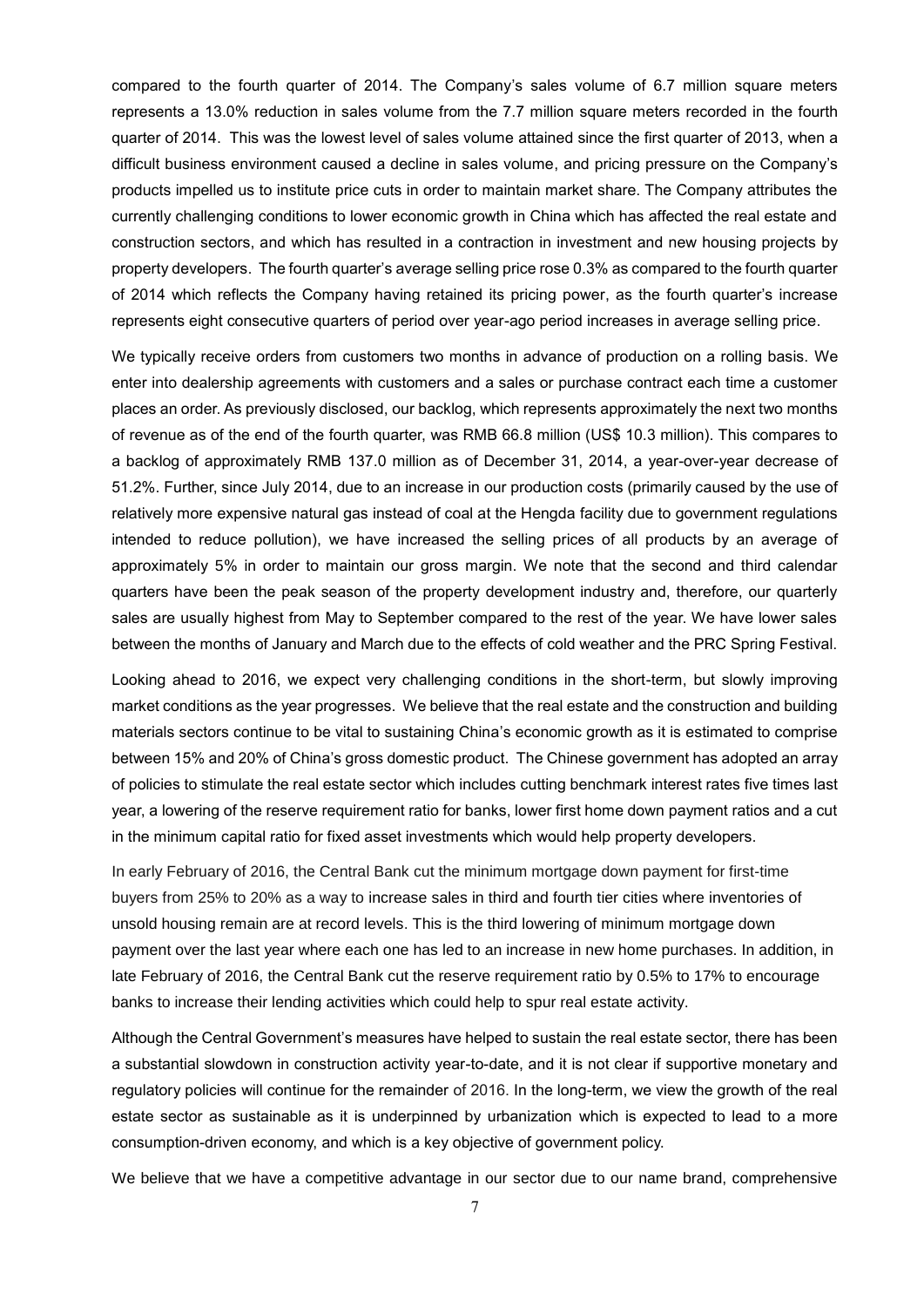product platform, marketing expertise and ability to implement operating efficiencies due to our modern plant and equipment. Competitive pressures over the last year has led to a contraction in the building materials sector as some smaller, less well capitalized firms who lack our advanced manufacturing capabilities and deep product platform have left our sector. Additional exits appear likely as government mandates to convert to cleaner and more expensive fuel sources to lower carbon emissions will also pressure smaller competitors.

In addition, we expect there to be a consolidation trend among the larger property developers in 2016. This would benefit larger ceramic producers such as China Ceramics who can most effectively service these large enterprises. Our goal for the year ahead is to strategically market in specific locales with sound regional fundamentals and generate sustainable sales volume as we weather this current period of volatility and challenging market conditions.

## **Special Shareholders Meeting**

The Company will hold a Special Shareholders Meeting at the Company's principal executive offices on May 23, 2016, in Jinjiang, Fujian, China. At the Special Shareholders Meeting, the Company's shareholders will be asked to vote on a proposal to vote on a five-to-one combination of all of the Company's outstanding ordinary shares with a par value of \$0.005, increased from \$0.001. The Board of Directors will determine whether to effect the share combination in the coming months.

#### **Status of the Class Action Litigation**

The Company previously disclosed that it had reached an agreement in principle to settle the outstanding class action litigation. On February 6, 2015, the Company and the individual defendants reached an agreement in principle to settle the above-described cases as against all defendants in consideration of the payment by the Company of \$850,000 in consideration, consisting of \$310,000 in US dollars and \$540,000 in the Company's common stock. A Stipulation of Settlement and related documents were subsequently filed with the court, and were revised on July 22, 2015. The settlement is subject to approval by the court. On September 1, 2015, the United States District Court for the Southern District of New York issued a preliminary approval order that among other things preliminarily approved the proposed settlement of the class action litigation. A final hearing was held on January 6, 2016, but the Court has not yet issued a final order approving the settlement.

#### **Conference Call Information**

We will host a conference call at 8:00 am ET on Wednesday, April 20, 2016. Listeners may access the call by dialing 1 (866) 395-5819 five to ten minutes prior to the scheduled conference call time. International callers should dial 1 (706) 643-6986. In order to join this conference call, you will be required to provide the Conference ID Number 90834998.

A replay of the conference call will be available for 14 days starting from 11:00 am ET on April 20, 2016. To access the replay, dial 1 (855) 859-2056. International callers should dial 1 (404) 537-3406. In order to join this conference call, you will be required to provide the Conference ID Number 90834998.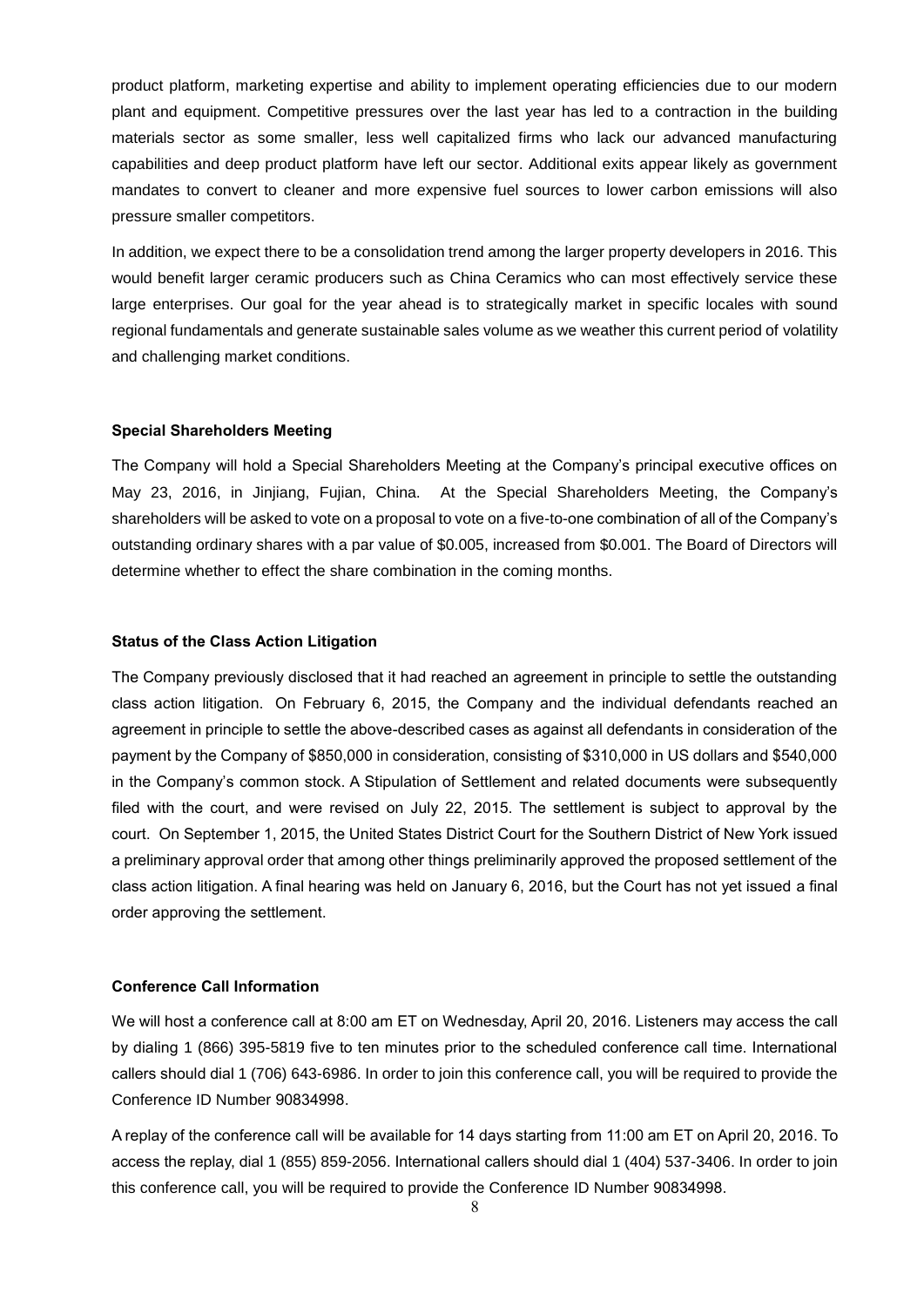#### **About China Ceramics Co., Ltd.**

China Ceramics Co., Ltd. is a leading manufacturer of ceramic tiles in China. The Company's ceramic tiles are used for exterior siding, interior flooring, and design in residential and commercial buildings. China Ceramics' products, sold under the "Hengda" or "HD", "Hengdeli" or "HDL", the "TOERTO" and "WULIQIAO" brands, and the "Pottery Capital of Tang Dynasty" brands, are available in over 2,000 style, color and size combinations and are distributed through a network of exclusive distributors as well as directly to large property developers. For more information, please visit [http://www.cceramics.com.](http://www.cceramics.com/)

#### **Currency Convenience Translation**

The Company's financial information is stated in Renminbi ("RMB"). Translations of amounts from RMB into United States dollars ("US\$") in this earnings release are solely for the convenience of the readers and were calculated at the rate of US\$1.00 = RMB 6.4778. The exchange rate refers to the historical rate as set forth in the H.10 statistical release published by [www.federalreserve.gov](http://www.federalreserve.gov/) on December 31, 2015. Such translations should not be construed as representations that RMB amounts could have been, or could be, converted realized or settled into US\$ at that rate on December 31, 2015 or any other rate.

## *Safe Harbor Statement*

*Certain of the statements made in this press release are "forward-looking statements" within the meaning and protections of Section 27A of the Securities Act of 1933, as amended, and Section 21E of the Securities Exchange Act of 1934, as amended. Forward-looking statements include statements with respect to our beliefs, plans, objectives, goals, expectations, anticipations, assumptions, estimates, intentions, and future performance, and involve known and unknown risks, uncertainties and other factors, which may be beyond our control, including, without limitation, our statements relating to our macroeconomic expectations and our ability to address them to enhance our business prospects and shareholder value, and which may cause the actual results, performance, capital, ownership or achievements of the Company to be materially different from future results, performance or achievements expressed or implied by such forward-looking statements. Forward-looking statements in this press release include, without limitation, the continued stable macroeconomic environment in the PRC, the PRC real estate and construction sectors continuing to exhibit sound long-term fundamentals, our ability to bring additional capacity online going forward as our business improves, our customers continuing to adjust to our product price increases, our ability to sustain our average selling price increases and to continue to build volume in the quarters ahead, and whether our enhanced marketing efforts will help to produce wider customer acceptance of the new price points. All statements other than statements of historical fact are statements that could be forward-looking statements. You can identify these forward-looking statements through our use of words such as "may," "will," "anticipate," "assume," "should," "indicate," "would," "believe," "contemplate," "expect," "estimate," "continue," "plan," "point to," "project," "could," "intend," "target" and other similar words and expressions of the future. All written or oral forward-looking statements attributable to us are expressly qualified in their entirety by this cautionary notice, including, without limitation, those risks and uncertainties described in our*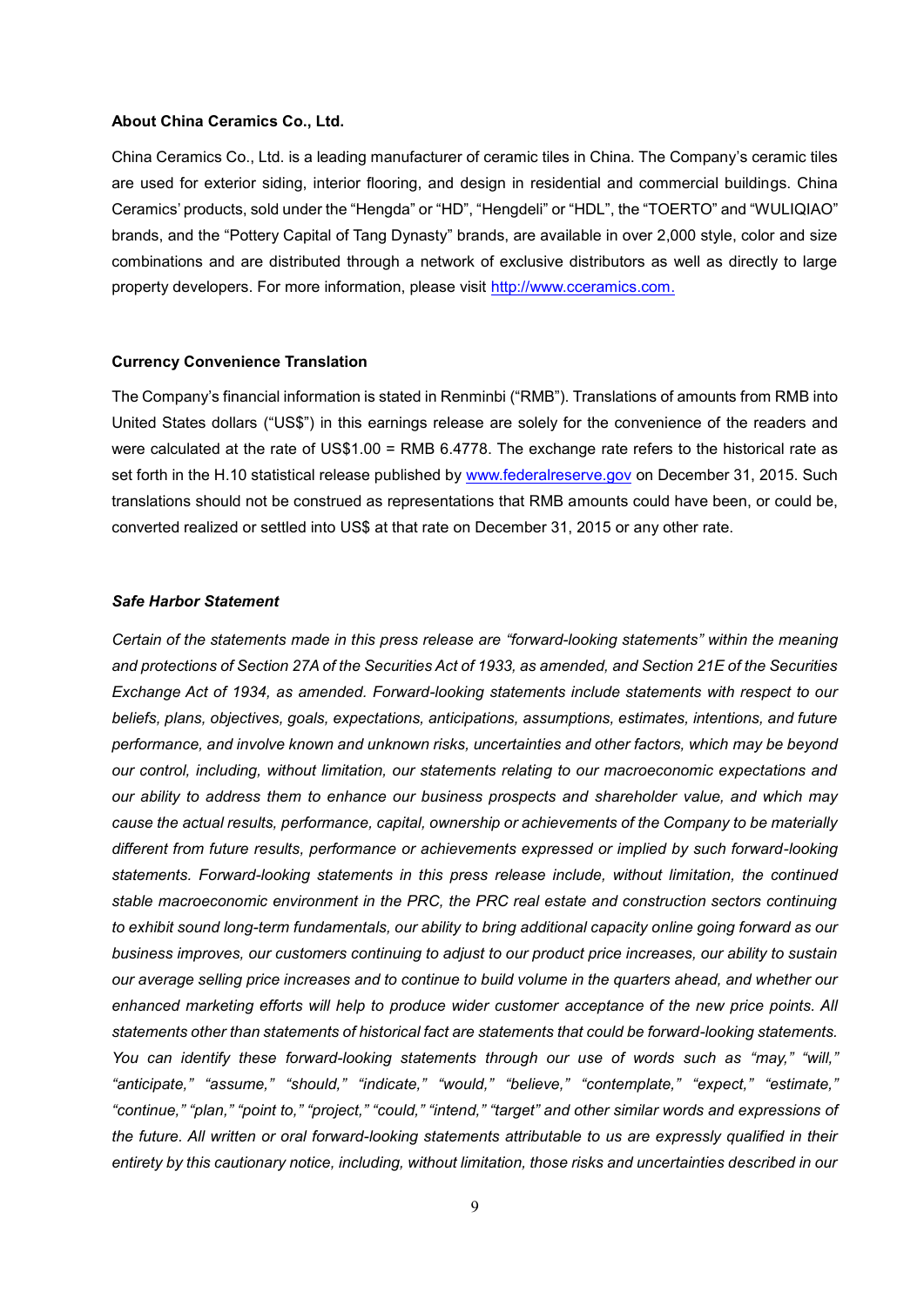*annual report on Form 20-F for the year ended December 31, 2014 and otherwise in our subsequently filed SEC reports and filings. Such reports are available upon request from the Company, or from the Securities and Exchange Commission, including through the SEC's Internet website at http://www.sec.gov. We have no obligation and do not undertake to update, revise or correct any of the forward-looking statements after the date hereof, or after the respective dates on which any such statements otherwise are made.*

## **FINANCIAL TABLES FOLLOW**

# **CHINA CERAMICS CO., LTD. AND ITS SUBSIDIARIES**

# **UNAUDITED CONDENSED CONSOLIDATED STATEMENTS OF FINANCIAL POSITION**

|                                   |                | As of             |                |  |
|-----------------------------------|----------------|-------------------|----------------|--|
|                                   |                | December 31, 2015 |                |  |
|                                   | <b>USD'000</b> | <b>RMB'000</b>    | <b>RMB'000</b> |  |
| <b>ASSETS AND LIABILITIES</b>     |                |                   |                |  |
| <b>Non-current assets</b>         |                |                   |                |  |
| Property, plant and equipment     | 63,271         | 409,855           | 718,418        |  |
| Land use rights                   | 2,440          | 15,809            | 29,259         |  |
| Goodwill                          |                |                   | 3,735          |  |
| Deferred tax assets               | 1,480          | 9,584             | 7,854          |  |
| Long-term prepaid expenses        |                |                   | 1,404          |  |
|                                   | 67,191         | 435,248           | 760,670        |  |
| <b>Current assets</b>             |                |                   |                |  |
| Inventories                       | 47,370         | 306,853           | 330,763        |  |
| Trade receivables                 | 78,715         | 509,903           | 549,925        |  |
| Other receivables and prepayments | 2,907          | 18,830            | 2,178          |  |
| Derivative financial instruments  |                |                   |                |  |
| Restricted cash                   | 6,433          | 41,672            | 28,872         |  |
| Cash and bank balances            | 79             | 514               | 61,155         |  |
|                                   | 135,504        | 877,772           | 972,893        |  |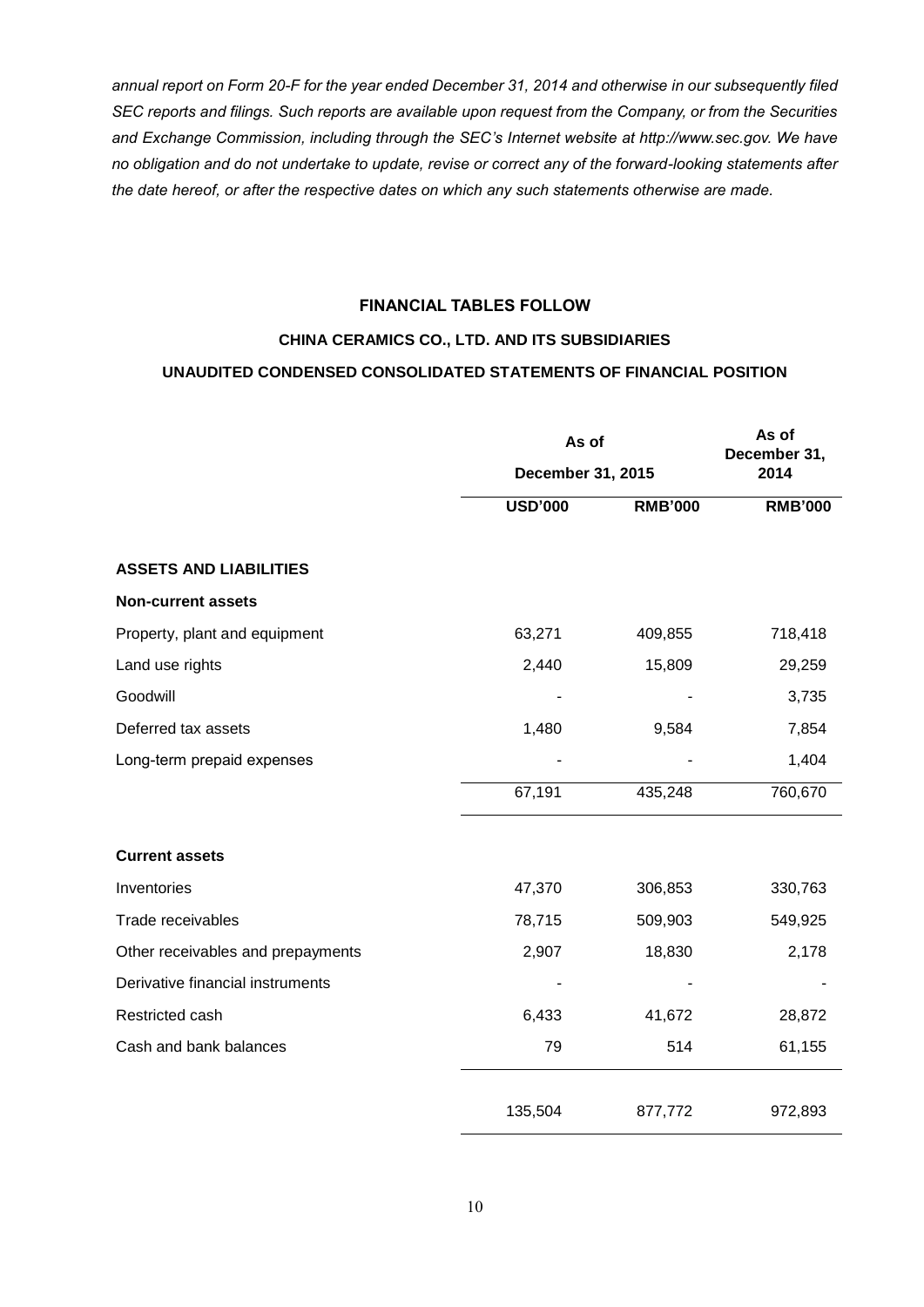# **Current liabilities**

| Trade payables                         | 17,022  | 110,267   | 122,168   |
|----------------------------------------|---------|-----------|-----------|
| Accrued liabilities and other payables | 5,430   | 35,177    | 49,989    |
| Interest-bearing bank borrowings       | 6,187   | 40,076    | 84,704    |
| Amounts owed to related parties        | 5,243   | 33,963    | 24,902    |
| Income tax payable                     | 817     | 5,293     | 2,772     |
|                                        | 34,699  | 224,776   | 284,535   |
| <b>Net current assets</b>              | 100,805 | 652,996   | 688,358   |
| <b>Non-current liabilities</b>         |         |           |           |
| Deferred tax liabilities               | 217     | 1,404     | 1,404     |
| <b>Net assets</b>                      | 167,726 | 1,086,840 | 1,447,624 |
| <b>EQUITY</b>                          |         |           |           |
| Total shareholders' equity             | 167,726 | 1,086,840 | 1,447,624 |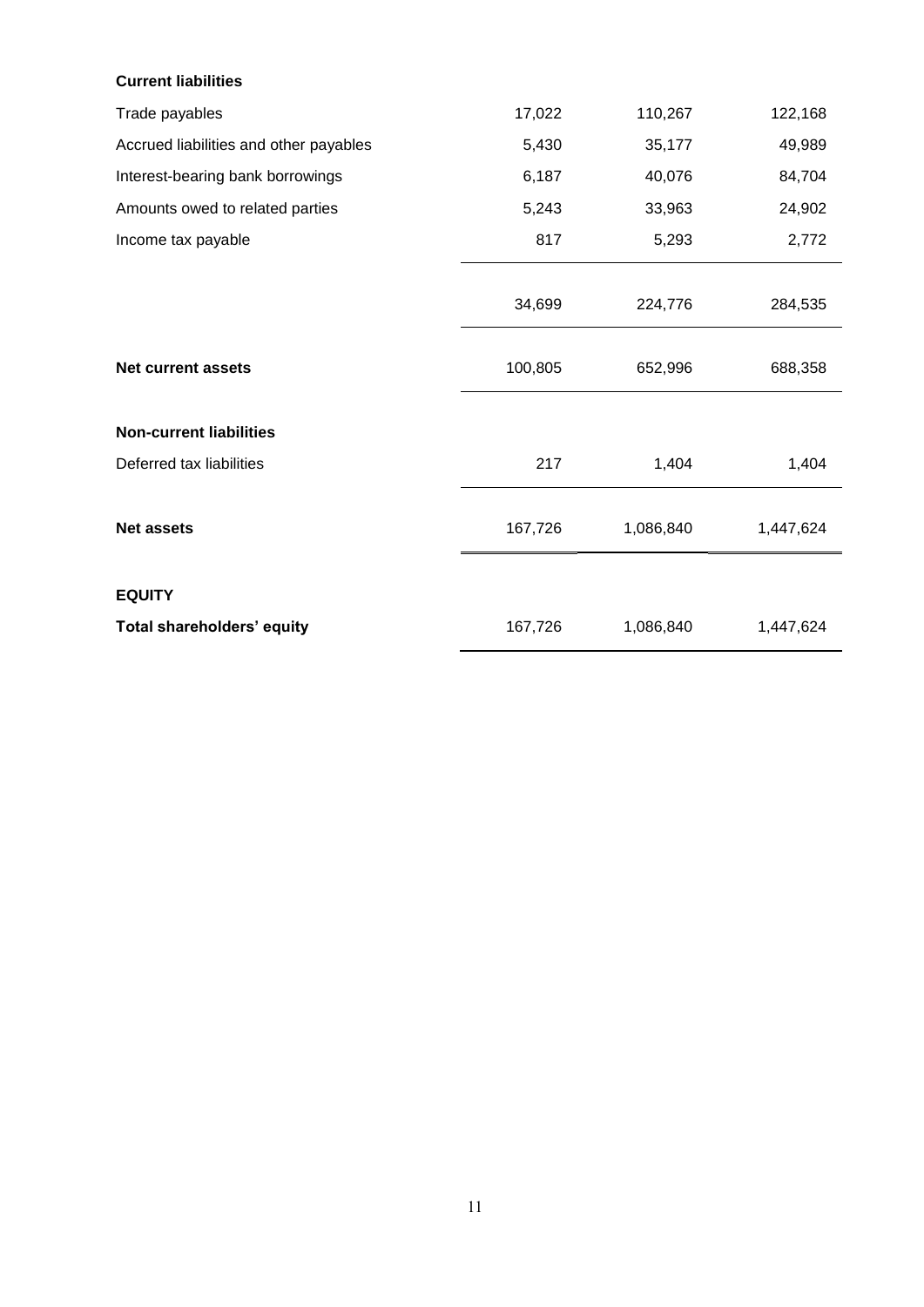# **CHINA CERAMICS CO., LTD. AND ITS SUBSIDIARIES**

# **UNAUDITED CONDENSED CONSOLIDATED STATEMENTS OF PROFIT OR LOSS**

|                                                        | Three months ended December 31, |                |                |
|--------------------------------------------------------|---------------------------------|----------------|----------------|
|                                                        | 2015                            |                | 2014           |
|                                                        | <b>USD'000</b>                  | <b>RMB'000</b> | <b>RMB'000</b> |
| Revenue                                                | 31,615                          | 208,344        | 240,125        |
| Cost of sales                                          | (27, 107)                       | (178, 830)     | (211, 035)     |
| Gross profit/(loss)                                    | 4,508                           | 29,514         | 29,090         |
| Other income                                           | 16                              | 109            | 57             |
| Selling and distribution expenses                      | (932)                           | (5,988)        | (3,049)        |
| Administrative expenses                                | (961)                           | (6, 245)       | (8, 795)       |
| Finance costs                                          | (105)                           | (698)          | (1, 188)       |
| Realized and unrealized fair value gain on derivative  |                                 |                |                |
| financial instruments                                  |                                 |                |                |
| Loss from asset devaluation                            | (66, 492)                       | (421, 641)     |                |
| Other expenses                                         | (241)                           | (1, 551)       | (6,049)        |
| Profit/(loss) before taxation                          | (64, 207)                       | (406, 500)     | 10,066         |
| Income tax (expense)/credit                            | (726)                           | (4,785)        | (5,299)        |
| Profit/(loss) attributable to shareholders             | (64, 933)                       | (411, 285)     | 4,767          |
| Earnings/(loss) per share                              |                                 |                |                |
| Basic (USD/RMB)                                        | USD (3.11)                      | RMB (20.13)    | RMB 0.23       |
| Diluted (USD/RMB)                                      | USD (3.11)                      | RMB (20.13)    | RMB 0.23       |
| Weighted average number of ordinary shares outstanding |                                 |                |                |
| used in computing earnings per share                   |                                 |                |                |
| <b>Basic</b>                                           | 20,430,838                      | 20,430,838     | 20,430,838     |
| <b>Diluted</b>                                         | 20,430,838                      | 20,430,838     | 20,430,838     |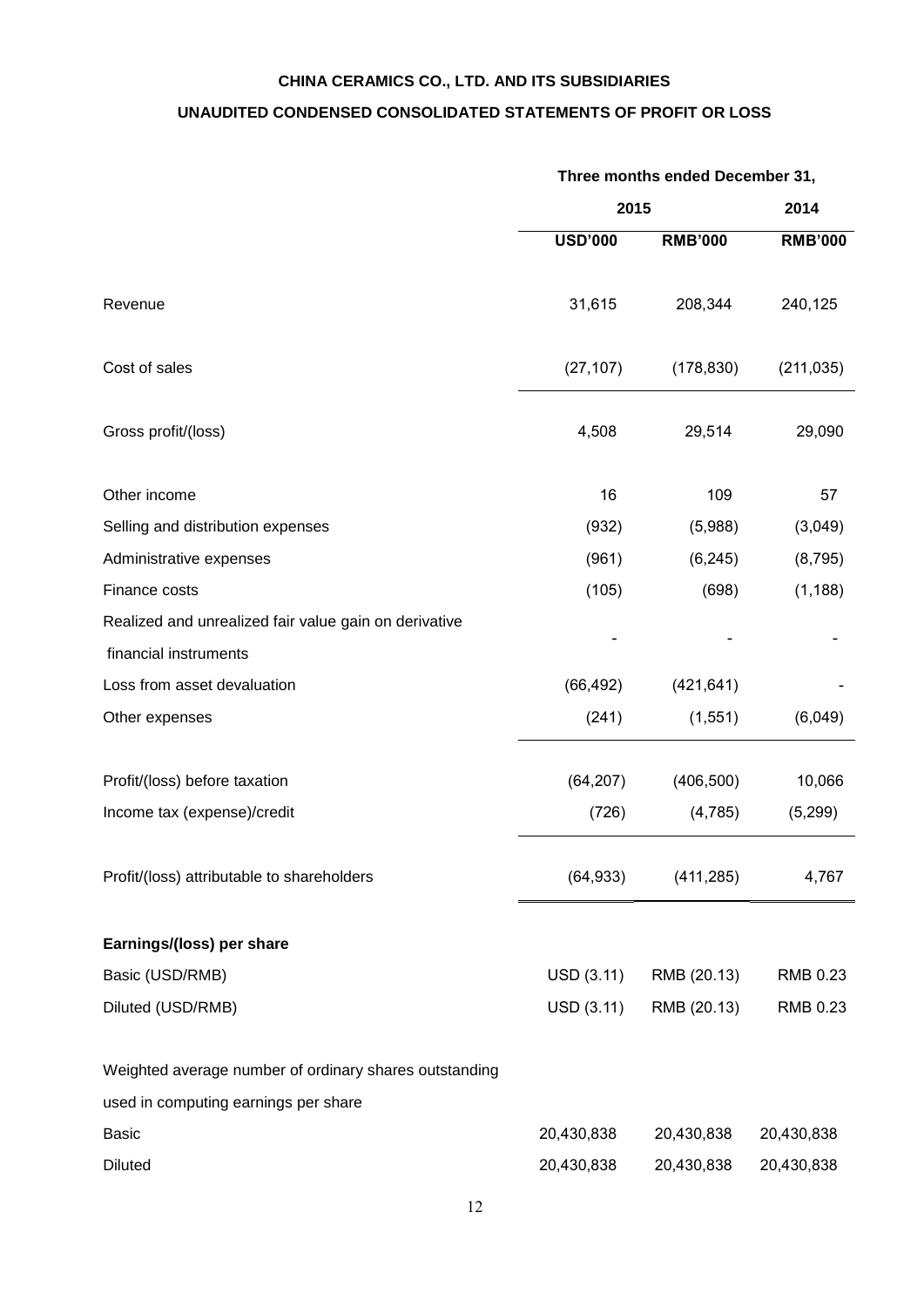# **CHINA CERAMICS CO., LTD. AND ITS SUBSIDIARIES SALES VOLUME AND AVERAGE SELLING PRICE(UNAUDITED)**

|                                             | Three months ended December 31, |           |  |
|---------------------------------------------|---------------------------------|-----------|--|
|                                             | 2015                            | 2014      |  |
| Sales volume (square meters)                | 6,675,031                       | 7,732,770 |  |
| Average Selling Price (in RMB/square meter) | 31.2                            | 31.1      |  |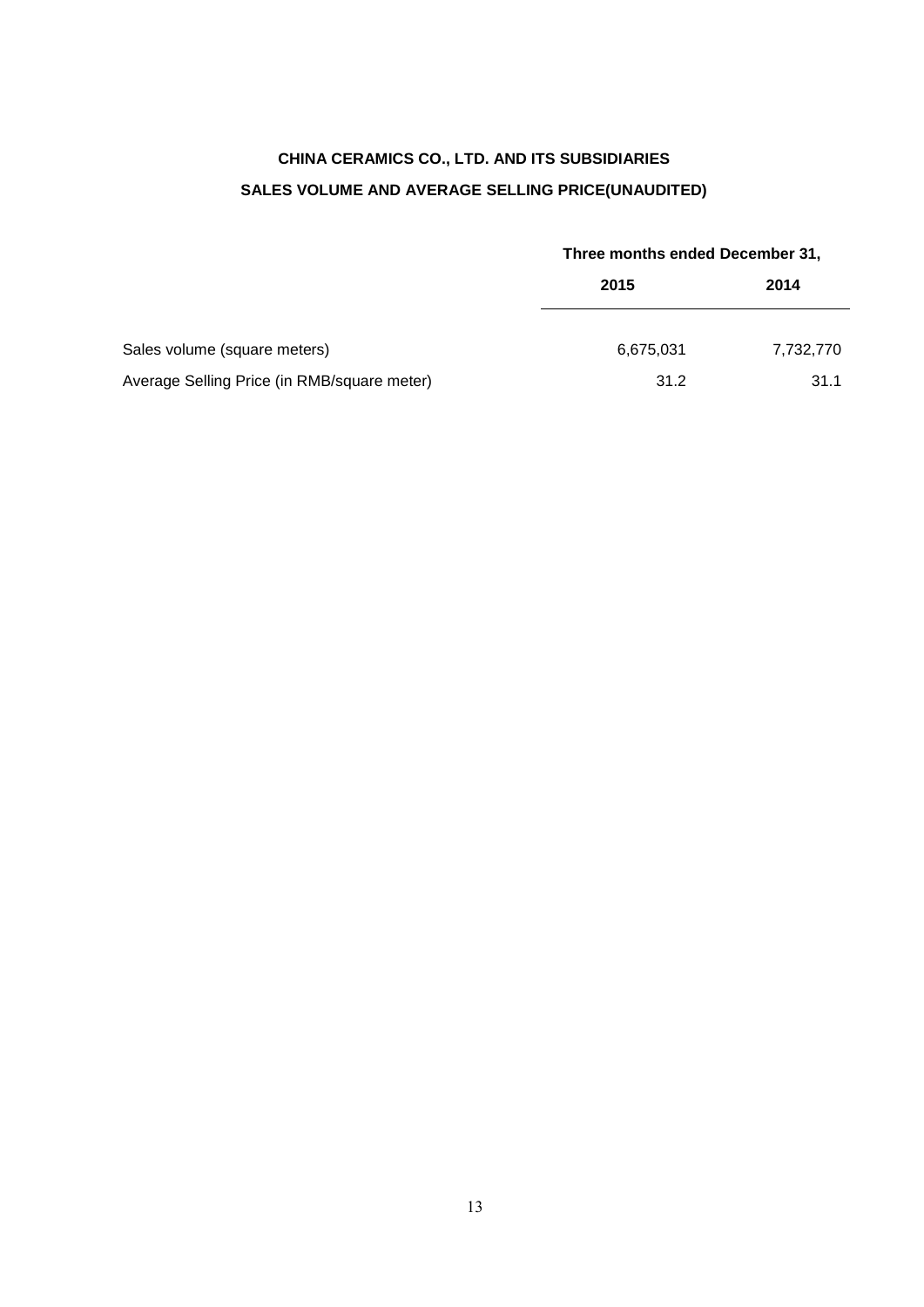# **CHINA CERAMICS CO., LTD. AND ITS SUBSIDIARIES**

# **UNAUDITED CONDENSED CONSOLIDATED STATEMENTS OF PROFIT OR LOSS**

|                                                        | Year ended December 31, |                |                |  |
|--------------------------------------------------------|-------------------------|----------------|----------------|--|
|                                                        |                         | 2015           |                |  |
|                                                        | <b>USD'000</b>          | <b>RMB'000</b> | <b>RMB'000</b> |  |
| Revenue                                                | 160,403                 | 1,017,146      | 1,037,651      |  |
| Cost of sales                                          | (140, 623)              | (891, 720)     | (933, 220)     |  |
| Gross profit                                           | 19,780                  | 125,426        | 104,431        |  |
| Other income                                           | 111                     | 707            | 429            |  |
| Selling and distribution expenses                      | (2, 232)                | (14, 153)      | (14, 251)      |  |
| Administrative expenses                                | (3, 451)                | (21, 883)      | (29, 529)      |  |
| Finance costs                                          | (638)                   | (4,043)        | (4, 556)       |  |
| Realized and unrealized fair value loss on derivative  |                         |                | (59, 477)      |  |
| financial instruments                                  |                         |                |                |  |
| Loss from asset devaluation                            | (66, 492)               | (421, 641)     |                |  |
| Other expenses                                         | (563)                   | (3, 572)       | (10, 937)      |  |
| Profit/(loss) before taxation                          | (53, 485)               | (339, 159)     | (13,890)       |  |
| Income tax expense                                     | (3,667)                 | (23, 253)      | (16, 463)      |  |
| Profit/(loss) attributable to shareholders             | (57, 152)               | (362, 412)     | (30, 353)      |  |
| Loss per share                                         |                         |                |                |  |
| Basic (USD/RMB)                                        | USD (2.74)              | RMB (17.74)    | RMB (1.49)     |  |
| Diluted (USD/RMB)                                      | USD (2.74)              | RMB (17.74)    | RMB (1.49)     |  |
| Weighted average number of ordinary shares outstanding |                         |                |                |  |
| used in computingloss/earnings per share               |                         |                |                |  |
| <b>Basic</b>                                           | 20,430,838              | 20,430,838     | 20,430,838     |  |
| <b>Diluted</b>                                         | 20,430,838              | 20,430,838     | 20,430,838     |  |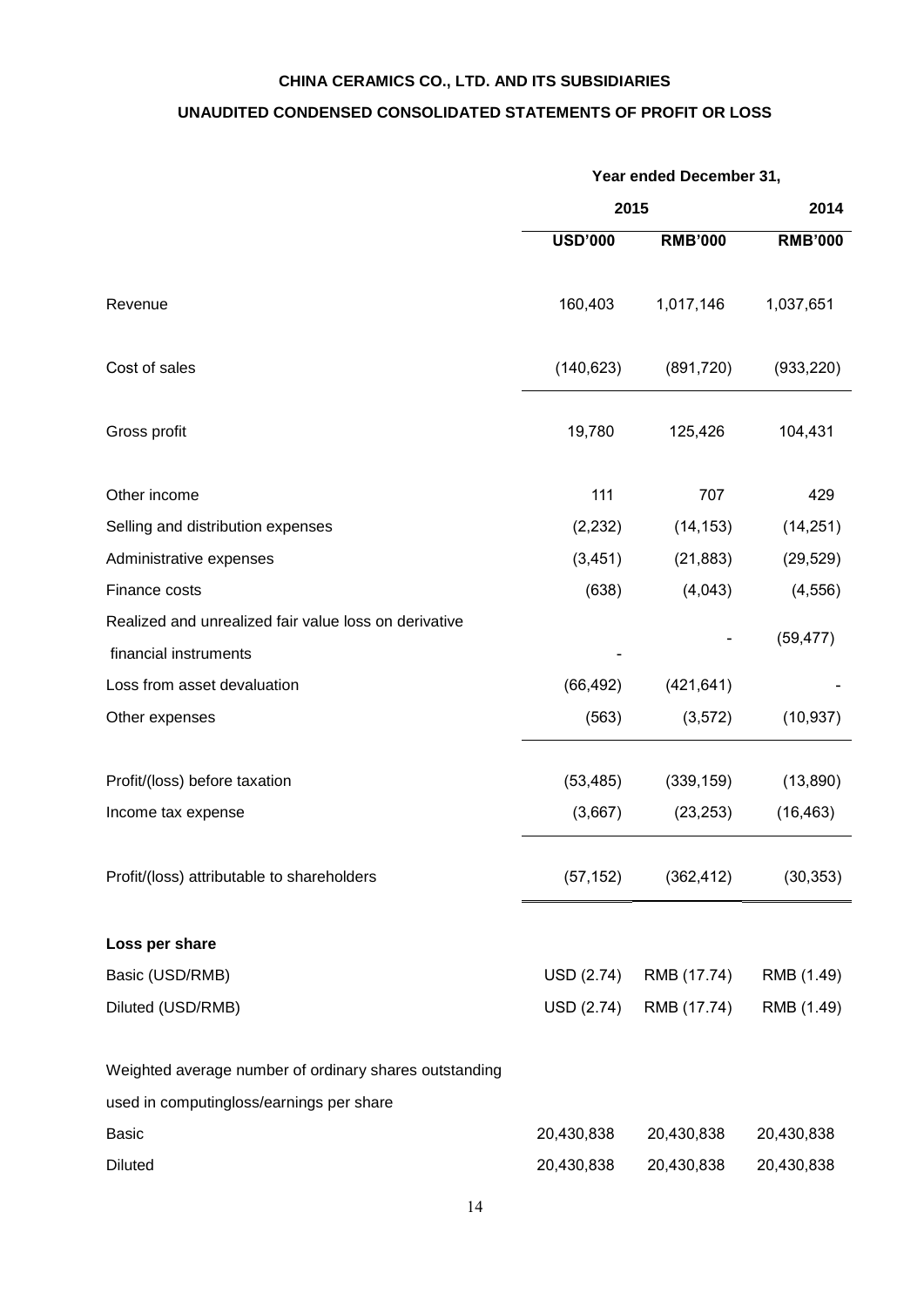# **CHINA CERAMICS CO., LTD. AND ITS SUBSIDIARIES SALES VOLUME AND AVERAGE SELLING PRICE(UNAUDITED)**

|                                             |            | Year ended December 31, |  |  |
|---------------------------------------------|------------|-------------------------|--|--|
|                                             | 2015       | 2014                    |  |  |
| Sales volume (square meters)                | 33,069,087 | 35,119,762              |  |  |
| Average Selling Price (in RMB/square meter) | 30.8       | 29.5                    |  |  |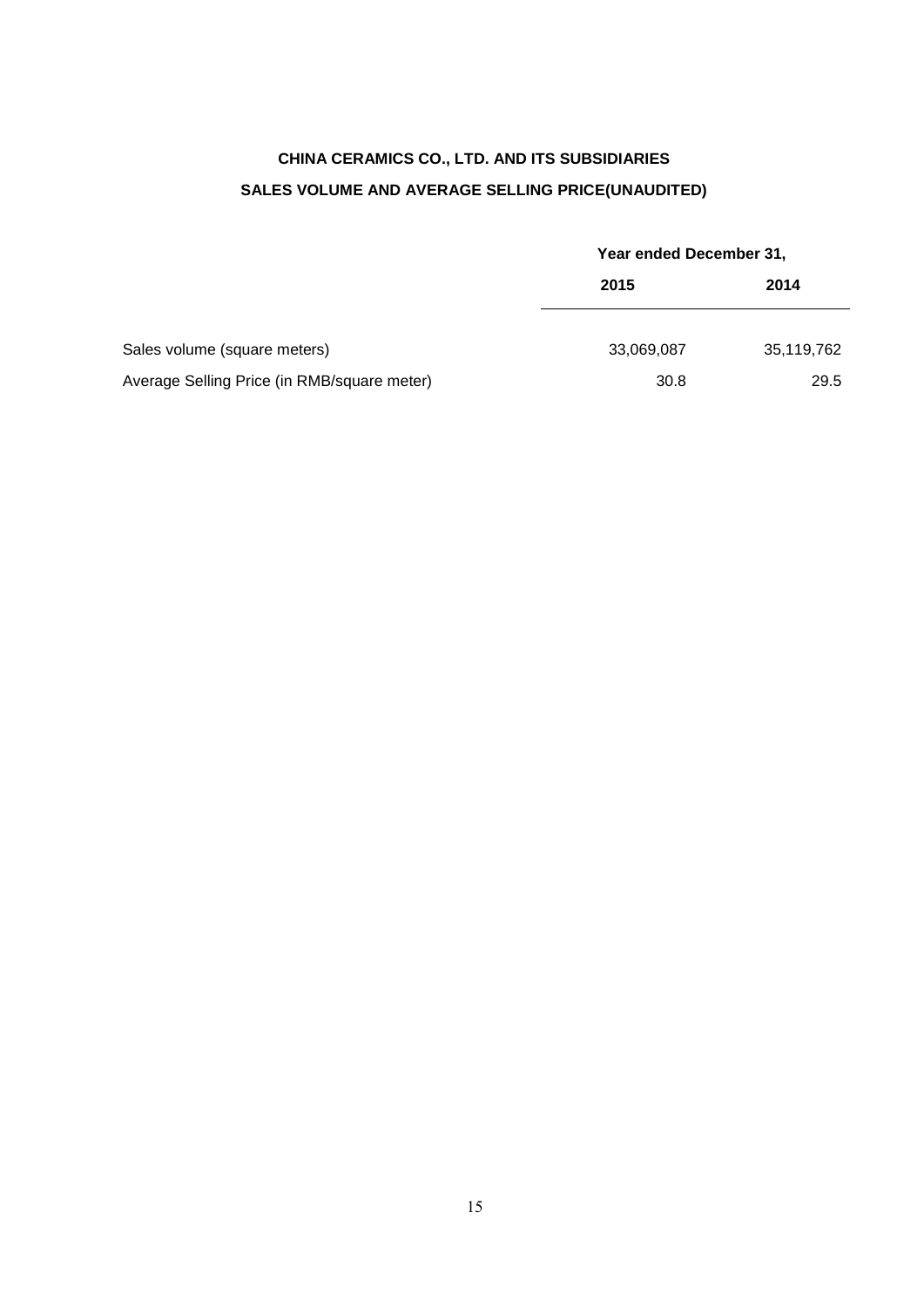## **CHINA CERAMICS CO., LTD. AND ITS SUBSIDIARIES**

## **UNAUDITED CONDENSED CONSOLIDATED STATEMENTS OF CASH FLOWS**

# **2015 2014 USD'000 RMB'000 RMB'000 Cash flows from operating activities**  Profit/(loss) before taxation (62,753) (406,500) 10,066 Adjustments for Amortization of land use rights 168 Depreciation of property, plant and equipment 2,626 17,009 17,088 Realized gain from derivative financial instruments Theorem Assembly to the state of the state of the state of the state of the state of the state of the state of the state of the state of the state of the state of the sta Fair value gain on derivative financial instruments and the state of the state of the state of the state of the state of the state of the state of the state of the state of the state of the state of the state of the state Loss on disposal of PPE 110 Write down of inventories and the state of the state of the state of the state of the state of the state of the state of the state of the state of the state of the state of the state of the state of the state of the state Share-based compensation Finance costs 1,044 1,188 Impairment of non-current assets 65,090 421,641 Interest income (17) (109) (38) Foreign exchange gain 21 and 267 1,731 21 Operating cash flows before working capital changes 7,301 47,297 31,802 (Increase)/Decrease in inventories (487) (3,156) 27,137 Decrease in trade receivables 13,958 90,415 44,468 Increase in other receivables and prepayments (1,615) (1,615) (10,463) (559) Decrease in trade payables (15,976) (103,490) (106,648) Increase/(decrease) in accrued liabilities, other payables and amounts owed to related parties (5,002) (37,582) (37,582) 9,349 Cash generated from/(used in) operations (2,621) (16,979) 5,549 Interest paid (161) (1,044) (1,177) Income tax paid (1,339) (8,677) (6,624) *Net cash used in operating activities* (4,121) (26,700) (2,252) **Cash flows from investing activities**  Acquisition of property, plant and equipment (21,953) (142,206)

## **For the three months ended December 31,**

Proceed from disposal of property, plant and equipment Increase in restricted cash (1,976) (1,976) (12,800)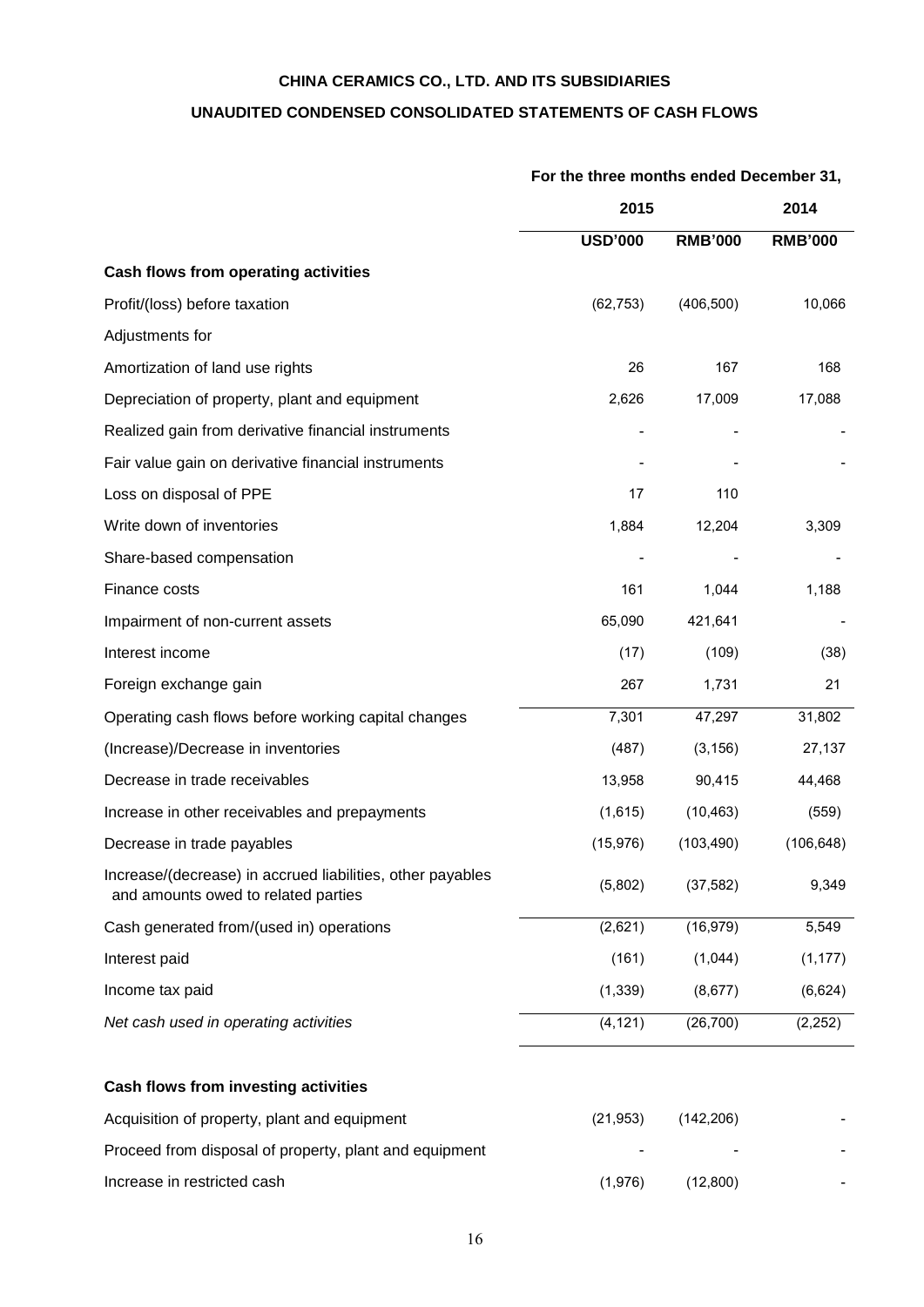| Interest received                                      | 17        | 109        | 38        |
|--------------------------------------------------------|-----------|------------|-----------|
| Net cash generated from/(used in) investing activities | (23, 912) | (154, 897) | 38        |
|                                                        |           |            |           |
| Cash flows from financing activities                   |           |            |           |
| Proceed from short-term loans                          | 2,132     | 13,813     | 22,119    |
| Repayment of short-term loans                          | (9,230)   | (59, 787)  | (22, 119) |
| Deposit to stock transfer agent                        |           |            |           |
| Advance from related party                             |           |            |           |
| Net cash used in financing activities                  | (7,098)   | (45, 974)  |           |
|                                                        |           |            |           |
| Net decrease in cash and cash equivalents              | (35, 131) | (227, 571) | (2, 214)  |
| Cash and cash equivalents, beginning of period         | 34,937    | 226,318    | 63,351    |
| Effect of foreign exchange rate differences            | 273       | 1,767      | 18        |
| Cash and cash equivalents, end of period               | 79        | 514        | 61,155    |

# **CHINA CERAMICS CO., LTD. AND ITS SUBSIDIARIES UNAUDITED CONDENSED CONSOLIDATED STATEMENTS OF CASH FLOWS**

|                                                     | Year ended December 31 |                |                |  |
|-----------------------------------------------------|------------------------|----------------|----------------|--|
|                                                     | 2015                   |                | 2014           |  |
|                                                     | <b>USD'000</b>         | <b>RMB'000</b> | <b>RMB'000</b> |  |
| Cash flows from operating activities                |                        |                |                |  |
| Loss before taxation                                | (52, 357)              | (339, 159)     | (13,890)       |  |
| Adjustments for                                     |                        |                |                |  |
| Amortization of land use rights                     | 103                    | 669            | 670            |  |
| Depreciation of property, plant and equipment       | 10,494                 | 67,976         | 69,450         |  |
| Loss on disposal of property, plant and equipment   | 17                     | 109            | 3,537          |  |
| Realized loss from derivative financial instruments |                        |                | 18,163         |  |
| Fair value loss on derivative financial instruments |                        |                | 41,314         |  |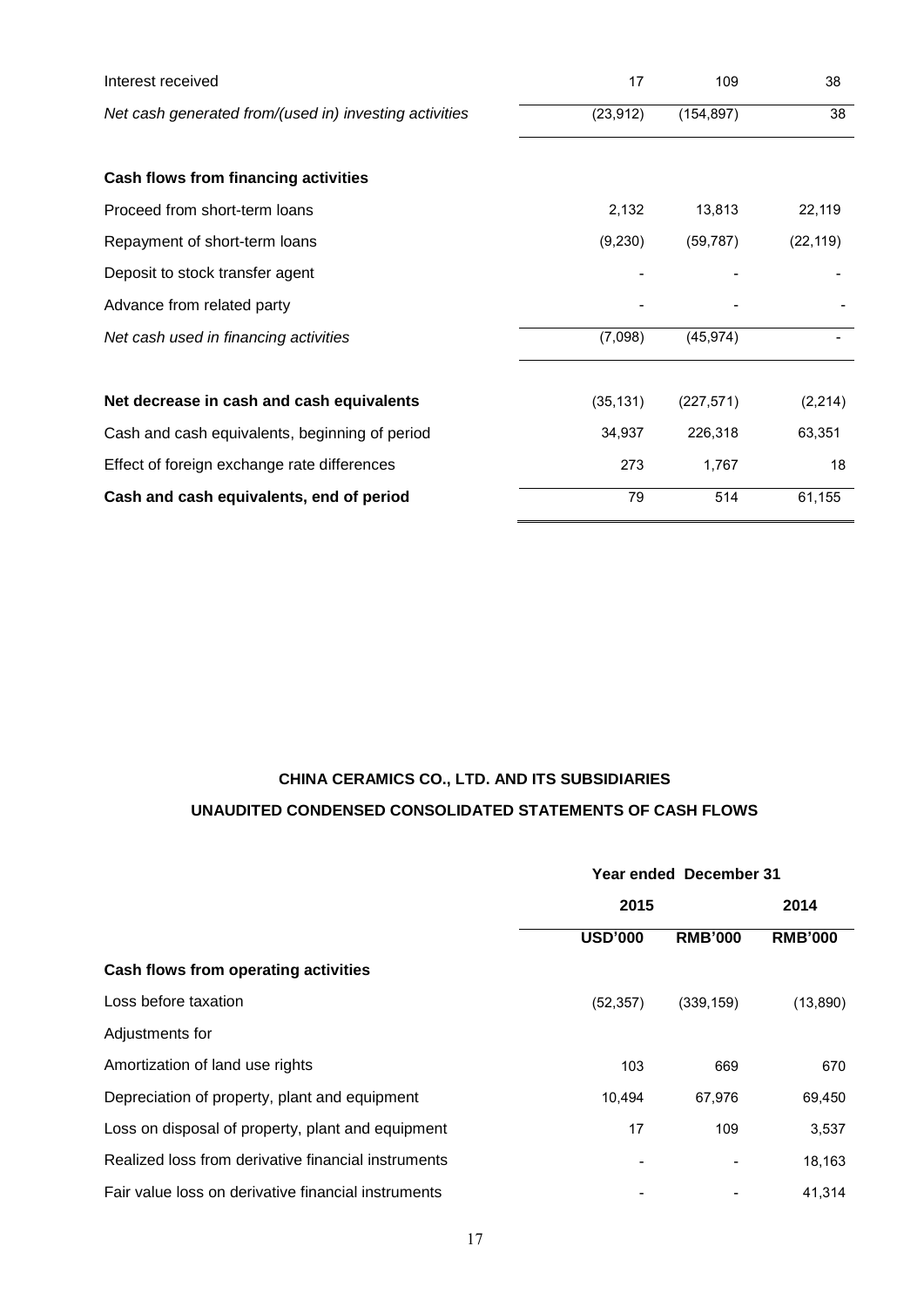| Write down of inventories                                                                         | 1,184     | 7,667      | 2,438     |
|---------------------------------------------------------------------------------------------------|-----------|------------|-----------|
| Share-based compensation                                                                          |           |            | 150       |
| Finance costs                                                                                     | 678       | 4,043      | 4,556     |
| Impairment of non-current assets                                                                  | 65,090    | 421,641    |           |
| Interest income                                                                                   | (109)     | (707)      | (429)     |
| Foreign exchange gain                                                                             | 212       | 1,376      | 591       |
| Operating cash flows before working capital changes                                               | 25,312    | 163,615    | 126,550   |
| Decrease/(Increase) in inventories                                                                | 2,507     | 16,242     | (25, 765) |
| Decrease/(Increase) in trade receivables                                                          | 6,178     | 40,022     | (58, 937) |
| (Increase)/decrease in other receivables and prepayments                                          | (2, 354)  | (15, 248)  | 112       |
| (Increase)/decrease in trade payables                                                             | (1,837)   | (11, 901)  | (30, 404) |
| (Increase)/decrease in accrued liabilities, other payables<br>and amounts owed to related parties | (653)     | (4, 233)   | 28,845    |
| Cash generated from operations                                                                    | 29,153    | 188,497    | 40,401    |
| Interest paid                                                                                     | (679)     | (4,053)    | (4, 576)  |
| Income tax paid                                                                                   | (3, 468)  | (22, 462)  | (13, 108) |
| Net cash generated from operating activities                                                      | 25,006    | 161,982    | 22,717    |
| Cash flows from investing activities                                                              |           |            |           |
| Proceed from derivative financial instruments                                                     |           |            | 1,390     |
| Proceed from disposal of property, plant and equipment                                            | 8         | 50         | 11,172    |
| Acquisition of property, plant and equipment                                                      | (25, 425) | (164, 697) |           |
| Increase in restricted cash                                                                       | (1,976)   | (12,800)   |           |
| Interest received                                                                                 | 109       | 705        | 429       |
| Net cash generated from/(used in) investing activities                                            | (27, 284) | (176, 742) | 12,991    |
| Cash flows from financing activities                                                              |           |            |           |
| Proceeds from short-term loans                                                                    | 7,535     | 48,813     | 57,119    |
| Repayment of short-term loans                                                                     | (14, 637) | (94, 816)  | (73,064)  |
| Dividend paid                                                                                     | (232)     | (1, 505)   | (1, 505)  |
| Deposit to stock transfer agent                                                                   |           |            |           |
| Advances from related party                                                                       |           |            | 14,048    |
| Net cash used in financing activities                                                             | (7, 334)  | (47, 508)  | (3, 402)  |
| Net increase/(decrease) in cash and cash equivalents                                              | (9,612)   | (62, 268)  | 32,306    |
| Cash and cash equivalents, beginning of period                                                    | 9,441     | 61,155     | 28,848    |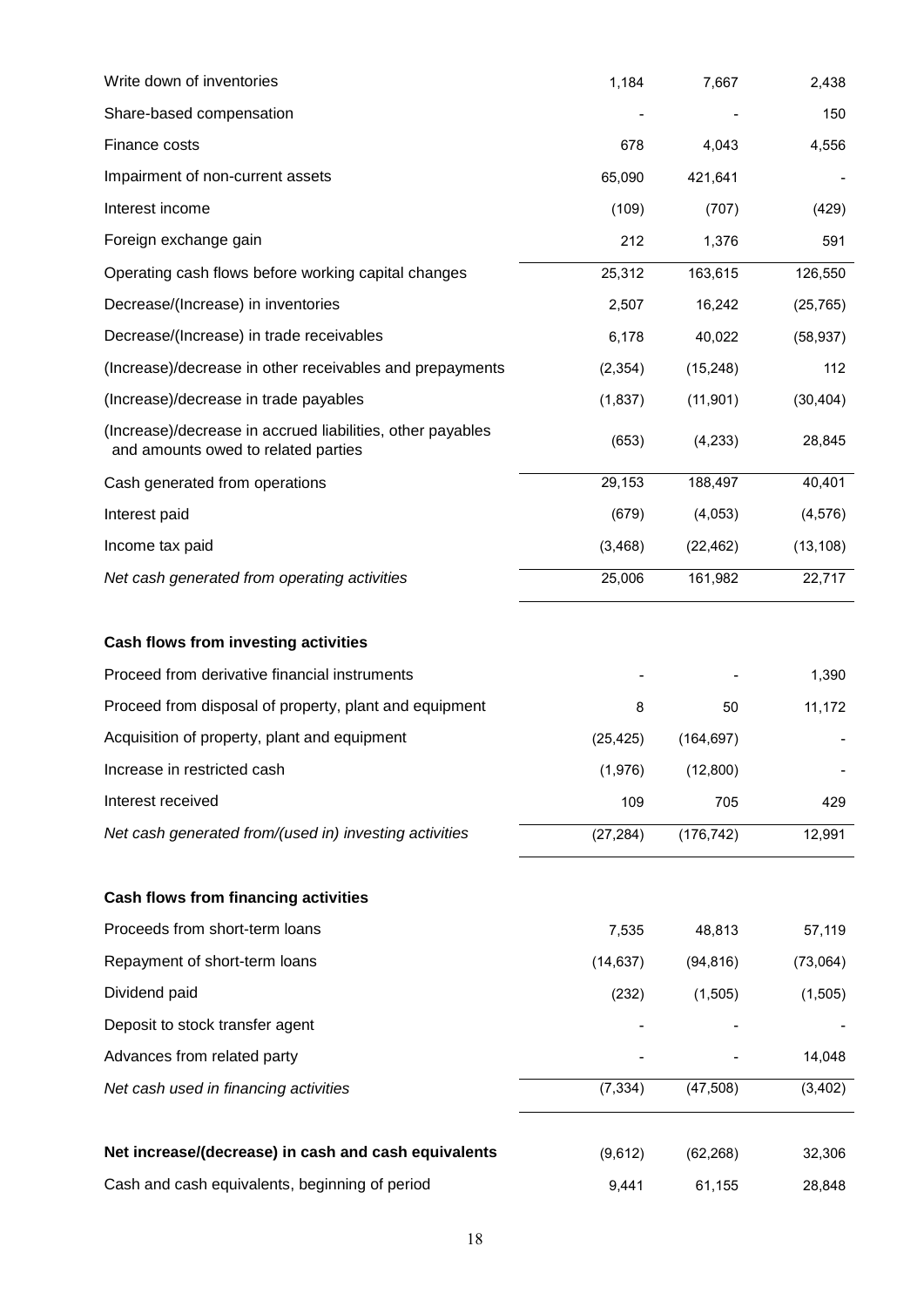| Effect of foreign exchange rate differences                                                         | 250 | 1,627 |        |
|-----------------------------------------------------------------------------------------------------|-----|-------|--------|
| Cash and cash equivalents, end of period                                                            | 79  | 514   | 61,155 |
| <b>Non-cash transactions:</b><br>Payments of dividends funded by deposit to stock transfer<br>agent |     |       | 11,831 |
| Restricted cash funded by a related party                                                           |     |       | 6,659  |
| Loss on derivative financial instruments funded by a related<br>party                               |     |       | 4.727  |
| Transfer of restricted cash to a related party                                                      |     |       | 15,552 |
| Release of liabilities under the Novation Agreement                                                 |     |       | 56.095 |
| Release of liabilities under the Offset Agreement                                                   |     |       | 20.723 |

# **About Non-GAAP Financial Measures**

In addition to China Ceramics' condensed consolidation financial results under International Financial Reporting Standards ("IFRS"), the Company also provides Non-IFRS financial measures (referred to as Non-GAAP financial measures) for the fourth quarter and fiscal year ended December 31, 2015, including Non-GAAP profit before taxation, Non-GAAP net income and Non-GAAP earnings per fully diluted shares, all of which exclude the non-cash treatment of the asset write-down on the disposal of property, plant and equipment incurred in the fourth quarter ended December 31, 2015, and the realized and unrealized fair value loss on derivative financial instruments incurred in the first quarter ended March 31, 2014, from their comparable IFRS financial measure. The Company believes that these Non-GAAP financial measures provide investors with another method for assessing China Ceramics' operating results in a manner that is focused on the performance of its ongoing operations and excludes the non-cash treatment of the asset write-down on the disposal of property, plant and equipment incurred in the fourth quarter ended December 31, 2015 and excludes the realized and unrealized fair value loss on derivative financial instruments incurred in the first quarter ended March 31, 2014. Readers are cautioned not to view Non-GAAP results on a stand-alone basis or as a substitute for results under GAAP, or as being comparable to results reported or forecasted by other companies, and should refer to the reconciliation of GAAP results with Non-GAAP results below. The Company believes that both management and investors benefit from referring to these Non-GAAP financial measures in assessing the performance of China Ceramics and when planning and forecasting future periods. The accompanying tables have more details on the GAAP financial measures that are most directly comparable to Non-GAAP financial measures and the related reconciliation between these financial measures.

# **CHINA CERAMICS CO., LTD. Unaudited Reconciliation of GAAP to Non-GAAP Three months ended December 31, 2015** (all figures in 000's except EPS)

|                        | <b>GAAP</b><br><b>RMB</b> | (1)<br><b>RMB</b> | Non-GAAP<br><b>RMB</b> | GAAP<br><b>USD</b> | <b>USD</b> | (1) Non-GAAP<br>USD |
|------------------------|---------------------------|-------------------|------------------------|--------------------|------------|---------------------|
| Profit before taxation | $(406,500)$ 421,641       |                   | 15.141                 | (64.207) 66.492    |            | 2.285               |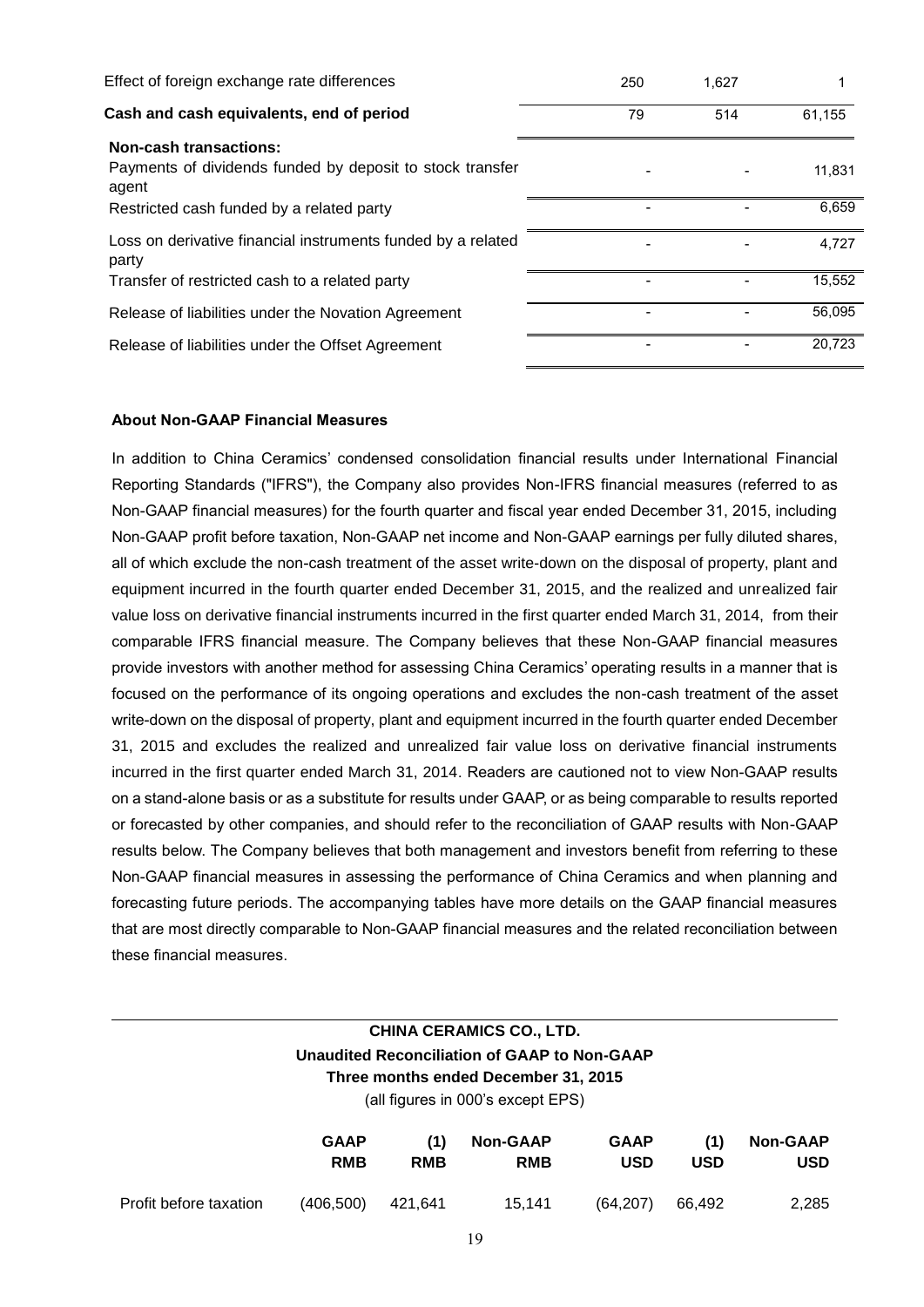| Net profit  | (411, 285) | 421.641 | 10,356 | (64, 933) | 66.492 | 1,559 |
|-------------|------------|---------|--------|-----------|--------|-------|
| EPS-Basic   | (20.13)    |         | 0.51   | (3.11)    |        | 0.08  |
| EPS-Diluted | (20.13)    |         | 0.51   | (3.11)    |        | 0.08  |

*(1) Non-cash asset write-down of plant, property and equipment.*

# **CHINA CERAMICS CO., LTD.**

## **Unaudited Reconciliation of GAAP to Non-GAAP**

**Twelve months ended December 31, 2015**

(all figures in 000's except EPS)

|                        | <b>GAAP</b><br><b>RMB</b> | (1)<br><b>RMB</b> | <b>Non-GAAP</b><br><b>RMB</b> | <b>GAAP</b><br><b>USD</b> | (1)<br><b>USD</b> | <b>Non-GAAP</b><br>USD |
|------------------------|---------------------------|-------------------|-------------------------------|---------------------------|-------------------|------------------------|
| Profit before taxation | (339, 159)                | 421.641           | 82.482                        | (53, 485)                 | 66.492            | 13,007                 |
| Net profit             | (362, 412)                | 421.641           | 59,229                        | (57, 152)                 | 66.492            | 9,340                  |
| EPS-Basic              | (17.74)                   |                   | 2.90                          | (2.74)                    |                   | 0.46                   |
| <b>EPS-Diluted</b>     | (17.74)                   |                   | 2.90                          | (2.74)                    |                   | 0.46                   |

*(1) Non-cash asset write-down of plant, property and equipment.*

# **CHINA CERAMICS CO., LTD. Unaudited Reconciliation of GAAP to Non-GAAP Twelve months ended December 31, 2014**

(all figures in 000's except EPS)

|                        | <b>GAAP</b><br><b>RMB</b> | (1)<br><b>RMB</b> | <b>Non-GAAP</b><br><b>RMB</b> | <b>GAAP</b><br><b>USD</b> | (1)<br><b>USD</b> | <b>Non-GAAP</b><br><b>USD</b> |
|------------------------|---------------------------|-------------------|-------------------------------|---------------------------|-------------------|-------------------------------|
| Profit before taxation | (13,890)                  | 59.477            | 45.587                        | (2,239)                   | 9.586             | 7,347                         |
| Net profit             | (30,353)                  | 59.477            | 29,154                        | (4,892)                   | 9.586             | 4,694                         |
| EPS-Basic              | (1.49)                    |                   | 1.43                          | (2.74)                    |                   | 0.23                          |
| <b>EPS-Diluted</b>     | (1.49)                    |                   | 1.43                          | (2.74)                    |                   | 0.23                          |

*(1) Realized and unrealized fair value loss on derivative financial instruments as a result of certain foreign currency transaction agreements which the Company entered into for investment purposes during the second quarter of 2013 and the first quarter of 2014. China Ceramics' Chief Executive Officer, and an affiliate of the Chief Executive Officer, agreed to assume these agreements in July 2014. As a result, after July 31, 2014, the Company was no longer required*  to fund any losses related to these agreements, and will neither suffer any future liabilities arising under those *agreements nor realize any benefits arising under those agreements.*

The table below sets forth a reconciliation of China Ceramics' net income to non-GAAP EBITDA for the periods indicated in a manner that is focused on the performance of its ongoing operations and excludes the non-cash treatment of the asset write-down on the disposal of property, plant and equipment incurred in the fourth quarter ended December 31, 2015.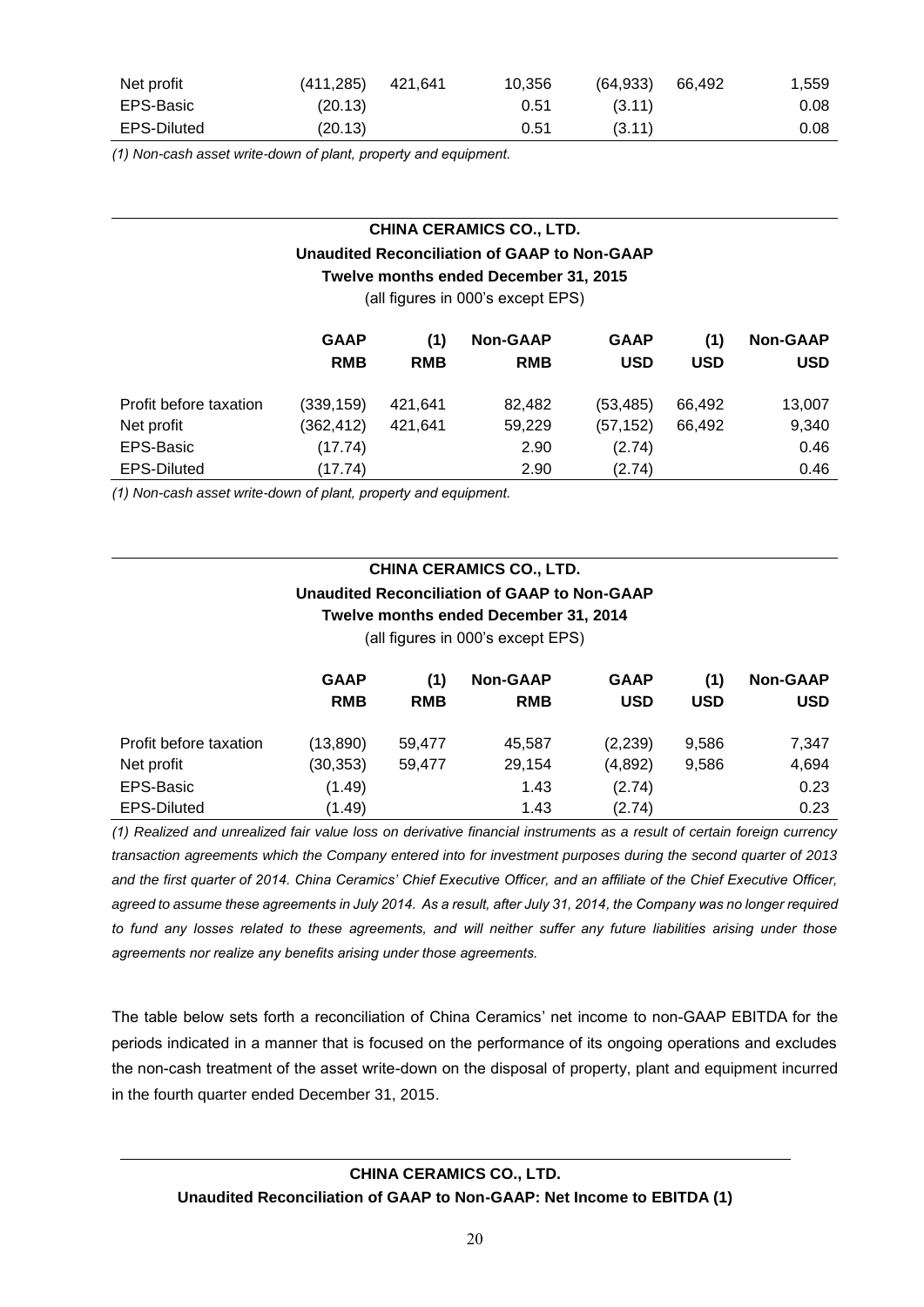# **Three months ended December 30, 2015 and December 31, 2014**

(all figures in 000's)

|                                       | Three months ended December 31, |            |            |            |
|---------------------------------------|---------------------------------|------------|------------|------------|
|                                       | 2015                            |            | 2014       |            |
|                                       | <b>RMB</b>                      | <b>USD</b> | <b>RMB</b> | <b>USD</b> |
| Net loss                              | (411,285)                       | (64, 933)  | 4,767      | 769        |
| Net Interest expense                  | 589                             | 88         | 1,150      | 188        |
| Income tax expense                    | 4,785                           | 726        | 5,299      | 854        |
| Depreciation and amortization expense | 17,176                          | 2,652      | 17,256     | 2,781      |
| <b>EBITDA</b>                         | (388,735)                       | (61, 467)  | 28,472     | 4,592      |
| Loss from asset devaluation (2)       | 421,641                         | 66,492     |            |            |
| <b>Adjusted EBITDA</b>                | 32,906                          | 5,025      | 28,472     | 4,592      |

*(1) EBITDA is defined as earnings before interest, taxes, depreciation and amortization*

*(2) Non-cash asset write-down of plant, property and equipment*

# **CHINA CERAMICS CO., LTD.**

# **Unaudited Reconciliation of GAAP to Non-GAAP: Net Income to EBITDA (1) Twelve months ended December 31, 2015 and December 31, 2014**

(all figures in 000's)

|                                       | Twelve months ended December 31, |            |            |            |  |
|---------------------------------------|----------------------------------|------------|------------|------------|--|
|                                       | 2015                             |            | 2014       |            |  |
|                                       | <b>RMB</b>                       | <b>USD</b> | <b>RMB</b> | <b>USD</b> |  |
| Net loss                              | (362,412)                        | (57,152)   | (30, 353)  | (4,892)    |  |
| Net Interest expense                  | 3,336                            | 569        | 4,127      | 665        |  |
| Income tax expense                    | 23,253                           | 3,667      | 16,463     | 2,653      |  |
| Depreciation and amortization expense | 68,645                           | 10,597     | 72,987     | 11,301     |  |
| <b>EBITDA</b>                         | (267,178)                        | (42,319)   | 63,224     | 9,727      |  |
| Loss from asset devaluation (2)       | 421,641                          | 65,090     |            |            |  |
| Fair value loss on derivatives (3)    |                                  |            | 59,477     | 9,586      |  |
| <b>Adjusted EBITDA</b>                | 154,463                          | 22,771     | 122,701    | 19,313     |  |

*(1) EBITDA is defined as earnings before interest, taxes, depreciation and amortization*

*(2) Non-cash asset write-down of plant, property and equipment*

*(3) Realized and unrealized fair value loss on derivative financial instruments as a result of certain foreign currency transaction agreements which the Company entered into for investment purposes during the second quarter of 2013 and the first quarter of 2014. China Ceramics' Chief Executive Officer, and an affiliate of the Chief Executive Officer, agreed to assume these agreements in July 2014. As a result, after July 31, 2014, the Company was no longer required to fund any losses related to these agreements, and will neither suffer any future liabilities arising under those agreements nor realize any benefits arising under those agreements*